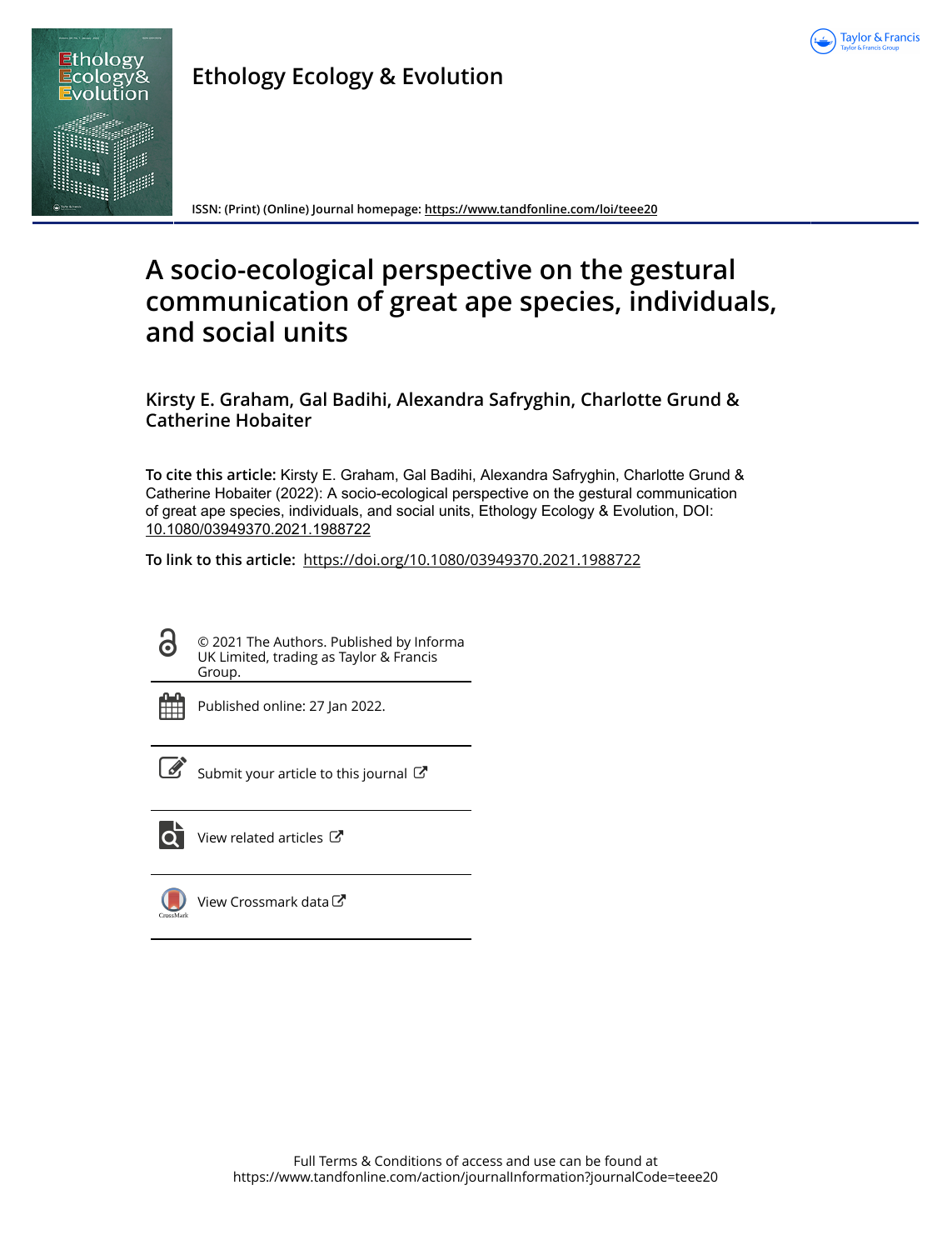

**Review**

# A socio-ecological perspective on the gestural communication of great ape species, individuals, and social units

KIRSTY E. GRAHAM  $\mathbb{D}^*$ [,](http://orcid.org/0000-0002-8019-5455) Gal Badihi  $\mathbb{D}$ , Alexandra Safryghin  $\mathbb{D}$ , CHARLOTTE GRUND **and CATHERINE HOBAITER** 

*School of Psychology & Neuroscience, University of St Andrews, St Mary's Quad, South St, St Andrews KY16 9JP, Scotland, UK*

*Received 22 June 2021, accepted 15 August 2021*

Over the last 30 years, most research on non-human primate gestural communication has been produced by psychologists, which has shaped the questions asked and the methods used. These researchers have drawn on concepts from philosophy, linguistics, anthropology, and ethology, but despite these broad influences the field has neglected to situate gestures into the socio-ecological context in which the diverse species, individuals, and social-units exist. In this review, we present current knowledge about great ape gestural communication in terms of repertoires, meanings, and development. We fold this into a conversation about variation in other types of ape social behaviour to identify areas for future research on variation in gestural communication. Given the large variation in socioecological factors across species and social-units (and the individuals within these groups), we may expect to find different preferences for specific gesture types; different needs for communicating specific meanings; and different rates of encountering specific contexts. New tools, such as machine-learning based automated movement tracking, may allow us to uncover potential variation in the speed and form of gesture actions or parts of gesture actions. New multi-group multigenerational datasets provide the opportunity to apply analyses, such as Bayesian modelling, which allows us to examine these rich behavioural landscapes. Together, by expanding our questions and our methods, researchers may finally be able to study great ape gestures from the perspective of the apes themselves and explore what this gestural communication system reveals about apes' thinking and experience of their world.

This is an Open Access article distributed under the terms of the Creative Commons Attribution-

<span id="page-1-0"></span><sup>\*</sup>Corresponding author: Kirsty E. Graham, School of Psychology & Neuroscience, University of St Andrews, St Mary's Quad, South St, St Andrews KY16 9JP, Scotland, UK (E-mail: keg4@st-andrews.  $ac<sub>11</sub>k$ ).

<sup>© 2021</sup> The Authors. Published by Informa UK Limited, trading as Taylor & Francis Group.

NonCommercial-NoDerivatives License (http://creativecommons.org/licenses/by-nc-nd/4.0/), which permits non-commercial re-use, distribution, and reproduction in any medium, provided the original work is properly cited, and is not altered, transformed, or built upon in any way.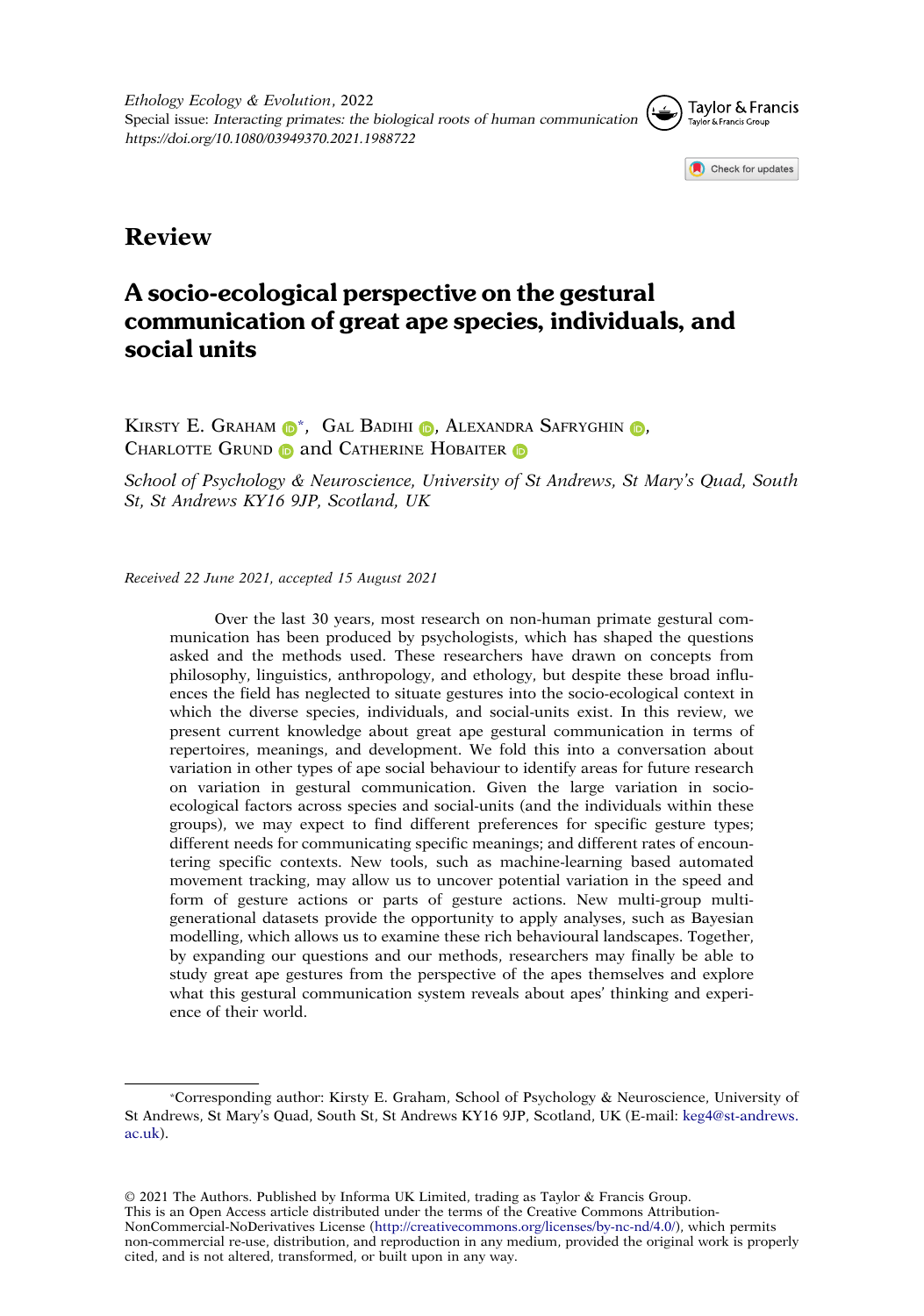KEY WORDS: ethology, gesture, primate, *Pan*, *Gorilla*, *Pongo*.

#### INTRODUCTION

<span id="page-2-2"></span>All great apes use gestures to communicate. As discrete body movements, gestures are particularly useful in dyadic social interactions where an individual wants to communicate with their partner to achieve a particular goal. Great apes use gestures to initiate grooming, to solicit copulation, to request food, to tell others to move away or move closer, to invite play, and more (Hobaiter & Byrne [2014;](#page-18-0) Graham et al. [2018\)](#page-18-1). When we consider the goals that great ape gestures achieve and the contexts that apes gesture in, it seems obvious that we would expect variation in gesture usage at the levels of individual, community, and species. However, research into gesture variation has yet to frame this discussion through a socio-ecological lens. That is, the ways gestures vary have not been fully considered in terms of the impact of social structures and environmental constraints on the individuals who deploy them.

<span id="page-2-4"></span><span id="page-2-0"></span>Historically, great ape gesture research has been pre-occupied with how gestures are acquired. The two main schools of thought can be broadly summarised as "ontogenetic ritualization" and "phylogenetic ritualization" – either gesture forms are acquired through ontogeny with repeated actions becoming ritualised into gestures formed from the incomplete action onsets (Tomasello et al. [1985](#page-24-0), [1989,](#page-24-1) [1994](#page-24-2), [1997\)](#page-24-3); or gesture forms are biologically inherited, the result of selection for these communicative signals (Byrne et al. [2017\)](#page-16-0). In the former, we would expect plenty of individual variation in gesture repertoires as different actions or different sections of an action become ritualised for a particular interaction partner, and in the latter we would expect very little variation at all. Implicit in both approaches is that variation in form comes from individual experiences or genetics, but what about an individual's role within their group and how their group is structured? Or how an individual's environment physically limits the development and deployment of their communication strategy?

Importantly, neither approach fully grasps the ways in which gesturing can vary. As in many other systems of communication, from human language to bird song, variation in available signal types and repertoires represents only one dimension, with many others going largely unexamined. Communication may vary in terms of the overall rate of signal production as well as the rates of production for specific signal types, contexts, and meanings; the speed, size, or amplitude of whole signals or parts of signals; the types of objects that are used as part of the signal. And this variation may occur in response to diverse socio-ecological factors, from vegetation density and object availability to social relationships, reproductive status, and more. Expanding the search for variation in gesture is obviously important for questions around gesture ontogeny and gesture usage more generally, but also contributes towards wider discussions on primate culture.

<span id="page-2-3"></span><span id="page-2-1"></span>In theory, any communication system should be adapted, whether through evolutionary selection or learning processes or a combination of both, to the socio-ecological niche in which it is employed (Seyfarth & Cheney [2017](#page-23-0)). Across great apes, there is substantial variation in both the physical and social environments of individuals, groups, and species. Their habitats include densely vegetated rainforests (montane and lowland), swampy woodlands, and open savannah (Caldecott & Kapos [2005](#page-16-1)). While some generalisations may be made about each species' habitat, for example: high variability in seasonal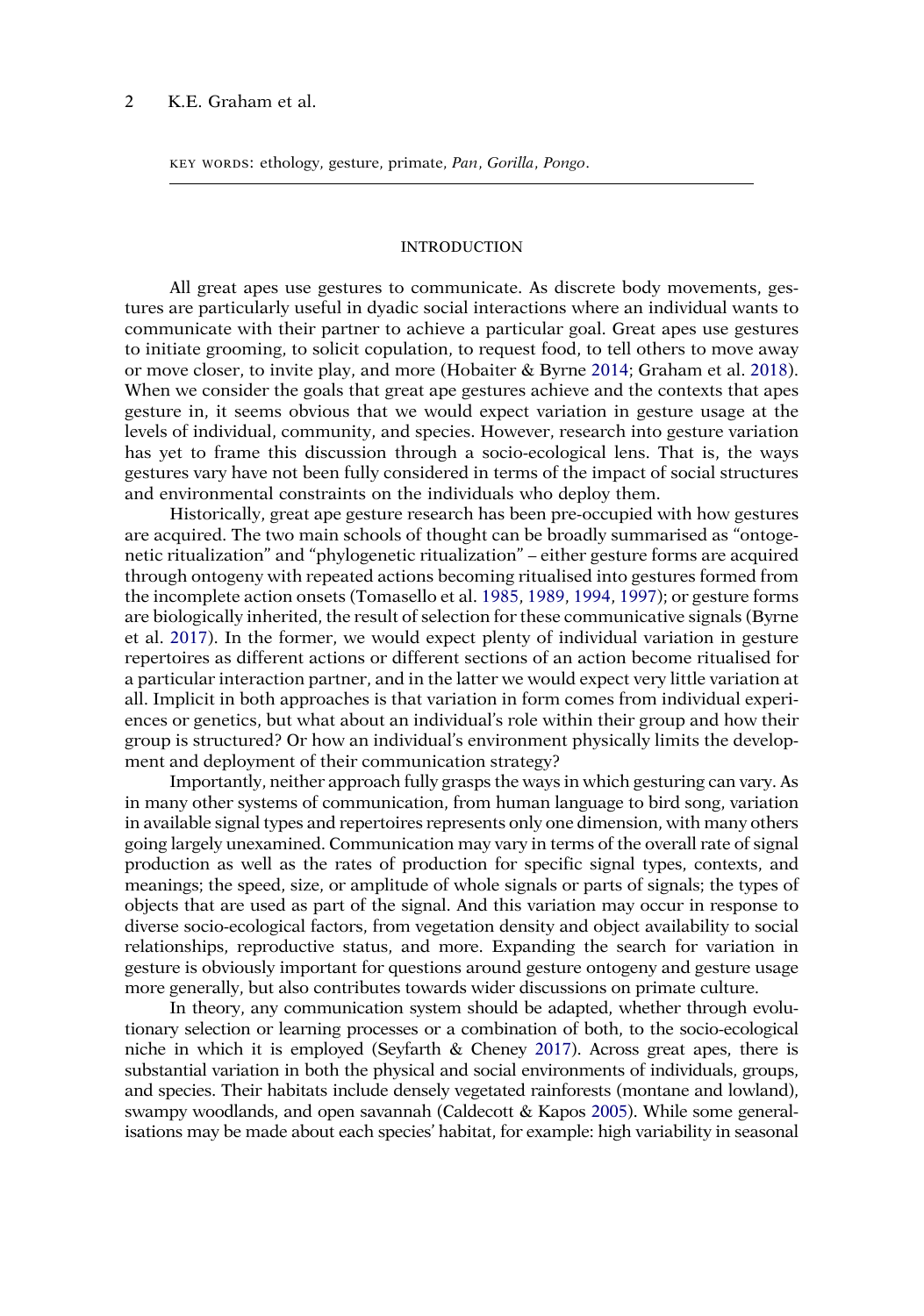<span id="page-3-6"></span><span id="page-3-4"></span><span id="page-3-3"></span>fruit availability for orang-utans (*Pongo* sp.; Marshall et al. [2008\)](#page-20-0), there is of course variation among communities within each species. Unfortunately, some habitats are more wellstudied than others. For bonobos (*Pan paniscus)* and chimpanzees (*Pan troglodytes*) most research has taken place in rich rainforest habitats, and this has (until recently) shaped our understanding of these species (Miles & Annan [2005\)](#page-20-1). However, there are bonobo communities living in savannah mosaic habitats (e.g., Manzano bonobos: Pennec et al. [2016\)](#page-21-0), and the largest populations of West African chimpanzees (*Pan troglodytes verus*) occupy savannah woodland (Kalan et al. [2020](#page-19-0)). These landscapes vary dramatically with respect to how easily gestures (or other signals) can be transmitted between individuals. Incorporating the physical environments of great apes into our understanding of their communication systems is vital for revealing their full and diverse behavioural repertoires.

<span id="page-3-8"></span><span id="page-3-7"></span><span id="page-3-2"></span><span id="page-3-0"></span>Within these varying physical environments, great apes also exhibit variation in their social environments. Most primate species are highly social (e.g., Shultz & Dunbar [2007](#page-23-1); Shultz et al. [2011](#page-23-2)), and extended sociality and affordances of group-living are thought to be important driving factors of primate intelligence and cognitive complexity (Ghazanfar & Santos [2004\)](#page-17-0). However, there isn't one standard "primate social grouping pattern"; in contrast, groups vary dramatically, for example in their social composition, size, and cohesiveness (Shultz et al. [2011](#page-23-2)). In great ape species grouping patterns range from the large but highly fission-fusion units of East African chimpanzees (*Pan troglodytes schweinfurthii*, e.g., Nishida [1968](#page-21-1); Pepper et al. [1999\)](#page-21-2) to the semi-solitary living orangutans with long mother-offspring association (Singleton & van Schaik [2002;](#page-23-3) van Noordwijk et al. [2009\)](#page-24-4). Within each species of great ape, social environments and experiences also vary at the level of social units and of individuals. Given the importance of gestures in dyadic communication, the ways that groups and individuals relate to one another (e.g., cohesiveness, tolerance, hierarchy, sex, age, local culture, or traditions) are likely to impact the gestural communication strategies that they deploy.

<span id="page-3-10"></span><span id="page-3-9"></span><span id="page-3-5"></span>As we move beyond the focus on gestural repertoires and gesture acquisition, it is apparent that the study of wild great ape gestures must incoporate a socio-ecological perspective. In this review, we give evidence of variation in great ape communication and other social behaviour at the levels of species, individual, and social-unit, and use this evidence to guide our predictions on socio-ecological variation in great ape gesture usage.

# (SUB)SPECIES VARIATION IN GESTURE USE

<span id="page-3-1"></span>There seems to be a large overlap in the species-typical gestural repertoires of all great apes. When compared with chimpanzees, bonobos had a  $\sim$  90% overlap, gorillas (*Gorilla* sp.) had a ~ 60% overlap, and orang-utans – for whom we have limited data – are estimated to have a 50–80% overlap in overall gesture repertoires (Hobaiter  $\&$ Byrne [2011a;](#page-18-2) Byrne et al. [2017](#page-16-0); Graham et al. [2017;](#page-18-3) Knox et al. [2019\)](#page-19-1). As available data have increased, patterns of overlap have tended to increase (Byrne et al. [2017\)](#page-16-0). All species of great apes share a common ancestor, a similar body-plan, and – to an extent – similar life history, and so the large overlap of gesture types is not particularly surprising. However, great ape species (and subspecies) experience species-typical variation in habitat type, food availability, and group size, composition, and structure. At the (sub)species level, these factors may contribute to different patterns of gesture usage, for example: preferences for certain gesture types, modalities, or the frequency of needing to request a particular goal.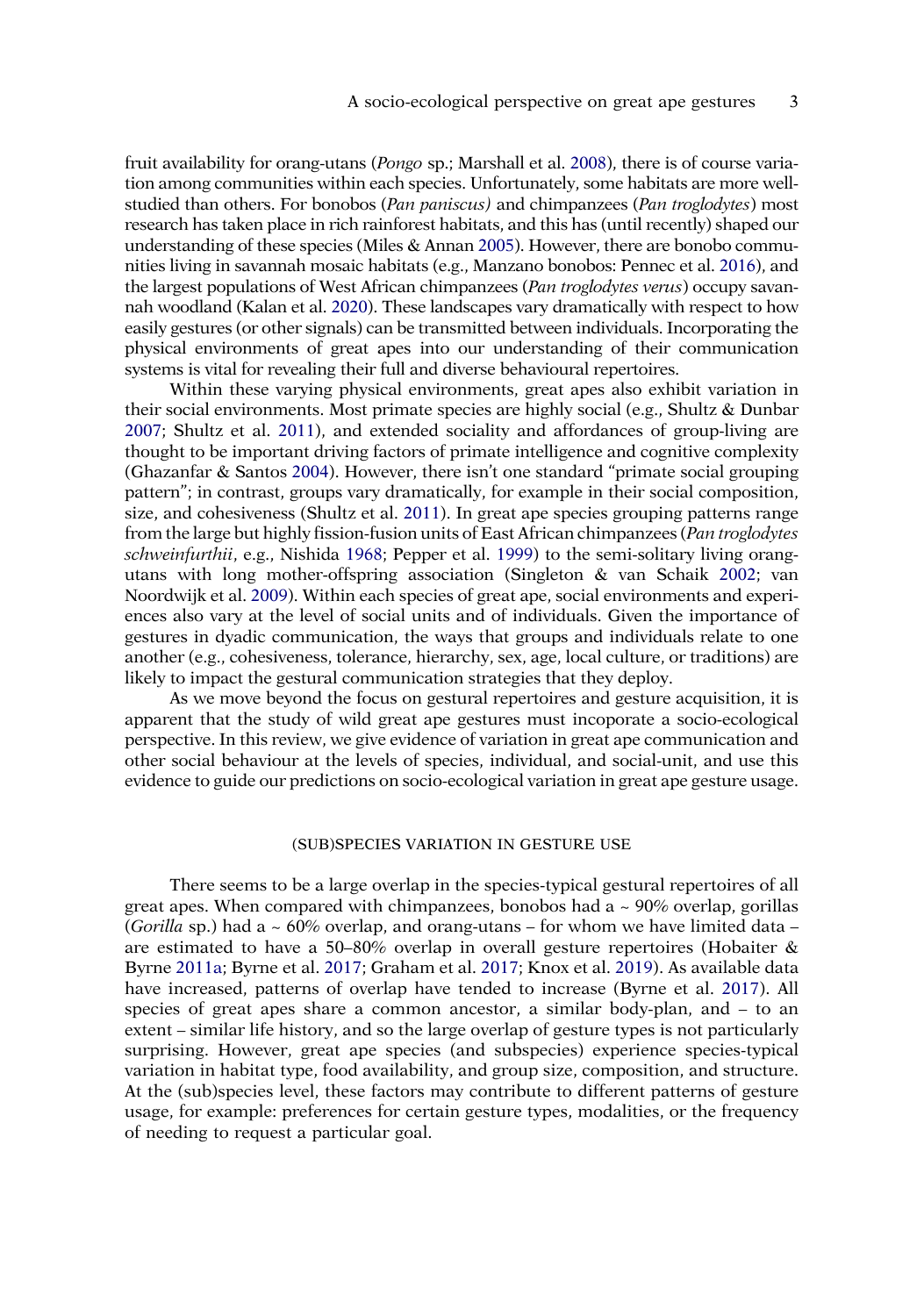<span id="page-4-0"></span>Variation in habitat features, such as the density of vegetation, degree of arboreality, seasonal availability of food resources (e.g., fruit vs herbaceous vegetation), and the abundance of food resources requiring complex food processing (Byrne & Byrne [1993\)](#page-16-2) can all shape aspects of primate group-living and cognition. The extent of this behavioural plasticity is also seen in atypical captive environments, for example, while it is effectively absent in wild populations, most gorillas and bonobos engage in habitual tool use in captivity (gorillas: e.g., Parker et al. [1999;](#page-21-3) bonobos: e.g., Roffman et al. [2015\)](#page-22-0). Reliable inter-species differences in socio-ecology may similarly directly impact gesture usage in a number of ways.

#### <span id="page-4-8"></span><span id="page-4-5"></span>*The impact of physical environments*

<span id="page-4-13"></span><span id="page-4-9"></span><span id="page-4-4"></span><span id="page-4-3"></span><span id="page-4-1"></span>One feature of ape gestural repertoires is that they incorporate signals of different modalities – visual, audible, tactile, and combinations of these. Given the evidence that apes select specific modalities of gesture to match a recipient's ability to detect them (Liebal et al. [2004](#page-20-2); Cartmill & Byrne [2007;](#page-16-3) Hobaiter & Byrne [2011a](#page-18-2)), variation in species' physical and social environments may bias a species use of the large gesture repertoires available towards particular forms. Species who live in visually dense habitats and/or who forage extensively on terrestrial herbaceous vegetation [e.g., mountain gorillas (*Gorilla beringei beringei*: Rothman et al. [2007\)](#page-22-1) and – to some degree – bonobos (Malenky & Wrangham [1994;](#page-20-3) Furuichi et al. [2015\)](#page-17-1)] may increase the use of audible and/ or contact gestures in order to increase signal transmission. Greater proportions of terrestrial herbaceous vegetation foraging and more cohesive ranging (e.g., in mountain gorillas vs lowland gorillas (*Gorilla gorilla*: Doran & McNeilage [1998](#page-17-2); Yamagiwa [1999](#page-25-0); Yamagiwa et al. [2003\)](#page-25-1) may also be accompanied by increased use of contact gestures because individuals spent more time in direct reach of each other. On the other hand, individuals living in the more open savannah and savannah-woodland habitats {some communities of chimpanzees [e.g., Fongoli chimpanzees (Senegal): Pruetz & Bertolani [2009,](#page-22-2) and Issa chimpanzees (Tanzania): Piel et al. [2017](#page-21-4)] or bonobos (e.g., Manzano bonobos: Pennec et al. [2016,](#page-21-0) and Malebo bonobos: Serckx et al. [2015\)](#page-23-4)} might employ visual signals more frequently. More widespread arboreality, as in the almost consistently arboreal orang-utans (Thorpe & Crompton [2006](#page-24-5)), may be accompanied by further restrictions in limb use and/or gesture choice. For example, we would predict less frequent use of manual (and certainly bimanual) gestures as compared to more terrestrial species, given the need to use their hands for climbing and support. And indeed, while they do regularly employ their hands and arms in gesturing, they are more flexible than chimpanzees in incorporating the use of their feet and legs when producing the same gesture types (Knox et al. [2019](#page-19-1)).

<span id="page-4-12"></span><span id="page-4-11"></span><span id="page-4-10"></span><span id="page-4-7"></span><span id="page-4-6"></span><span id="page-4-2"></span>Other environmental factors, such as food availability, may indirectly impact gesture usage through potential effects on group size and structure (e.g., in chimpanzees: Doran [1997;](#page-17-3) Itoh & Nishida [2007\)](#page-19-2). Orang-utans have the highest seasonal variation in fruit availability of all great apes, and this may contribute to why individuals are so spatially dispersed through their range (van Schaik et al. [2009](#page-24-6)). The limited opportunities for diverse partners in proximate social interactions among orang-utans focuses their gestural communication on repeated interactions between the same individuals, typically maternal kin, and limits those with non-kin or similar age peergroups. Orang-utans were found to be highly responsive in their gesturing, typically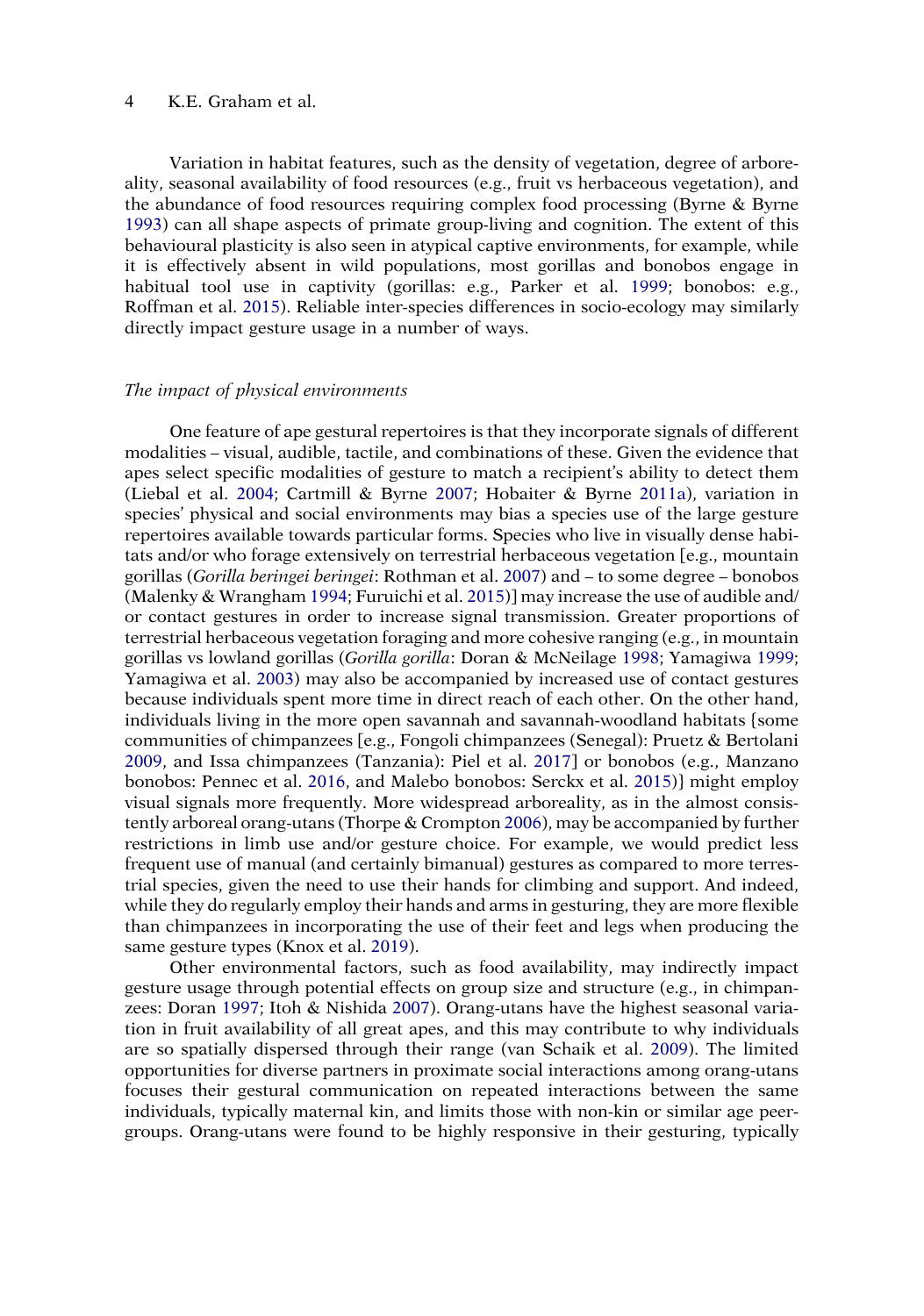responding before their partner's gestures were completed, perhaps as a result of their familiarity (Knox et al. [2019\)](#page-19-1). Interestingly, in the unusual socio-ecological contexts of captivity where orang-utans are kept in atypically large social groups and experience a more terrestrial lifestyle, their repertoires of regularly used signals were larger (Fröhlich et al. [2021](#page-17-4)). The majority of these apparently novel "inventions" were gesture types typical in other ape species (e.g., cf. Fröhlich et al. [2021](#page-17-4) with Byrne et al. [2017\)](#page-16-0), suggesting that while immediate socio-ecology shapes local repertoires in particular ways, apes retain access to shared ape-typical sets of available signals.

<span id="page-5-11"></span><span id="page-5-4"></span><span id="page-5-3"></span><span id="page-5-1"></span>In some habitats, apes have developed complex feeding techniques to access valued food resources. The presence of cognitively complex problem-solving in one domain (e.g., foraging) may promote greater flexibility in other cognitively challenging behaviours such as (gestural) communication (Kolodny & Edelman [2018](#page-19-3)). (Sub)species showing variable repertoires of hierarchically structured actions, for example in tool-assisted extractive foraging [chimpanzees and orang-utans (van Schaik et al. [2003](#page-24-7); Sanz & Morgan [2010](#page-23-5); Hayashi & Inoue-Nakamura [2011](#page-18-4))] or in other elaborate food processing techniques [e.g., mountain gorilla thistle and nettle foraging (Byrne & Byrne [1993\)](#page-16-2)] may also be more diverse in the structuring of their gestural signals and combinations than those that do not.

# *The impact of social environments*

Across species, both the overall organisation and the composition of social units can be (largely) consistent (chimpanzees and bonobos: hierarchical multi-male/multifemale associations; Gruber & Clay [2016\)](#page-18-5) or highly variable (gorillas: one-male/multifemale, multi-male/multi-female, and occasionally all-male units, with (sub)species differences; Yamagiwa et al. [2003;](#page-25-1) Robbins & Robbins [2018](#page-22-3)). Variation in social unit organisation may result in varying gestural patterns between units. Thus, gestural variation across social units may be more pronounced in gorillas, as compared to the more uniform social systems of chimpanzees and bonobos.

<span id="page-5-12"></span><span id="page-5-10"></span><span id="page-5-9"></span><span id="page-5-8"></span><span id="page-5-7"></span><span id="page-5-6"></span><span id="page-5-5"></span><span id="page-5-2"></span><span id="page-5-0"></span>As a consequence of the different social roles and relationships of females and males across great ape (sub)species, we are likely to observe some sex differences in gestural behaviour. Males are dominant in gorillas (Robbins & Robbins [2018](#page-22-3)) and chimpanzees (Gruber & Clay [2016\)](#page-18-5), while females tend to be dominant over or at least co-dominant with males in bonobos (Parish [1996;](#page-21-5) Paoli et al. [2006](#page-21-6); but see White & Wood [2007](#page-25-2)). There are also underlying species differences in hierarchies, which may be steep and nonlinear with one dominant individual having no or few within-group competitors [silverbacks in most gorillas, although male within-group competition is present in multi-male/multi-female mountain gorilla groups (Sicotte [1994;](#page-23-6) Stoinski et al. [2009\)](#page-23-7)], or more linear with one dominant individual and other competing ranks present [e.g., chimpanzees: most prominently seen in males (Gruber & Clay [2016\)](#page-18-5); although a hierarchy among females is also usually present, if flatter (Pusey & Schroepfer-Walker [2013\)](#page-22-4)]. In some species it remains unclear if hierarchies are absent, or just harder to detect (female mountain gorillas: Robbins & Robbins [2018\)](#page-22-3). Further variation between species is found in the stability of these hierarchies. A particular hierarchical structure may be quite stable over time (e.g., in mountain gorillas, silverback tenures last on average 12–15 years; Robbins et al. [2019;](#page-22-5) and in female chimpanzees, individuals typically form fairly stable queues for rank; Foerster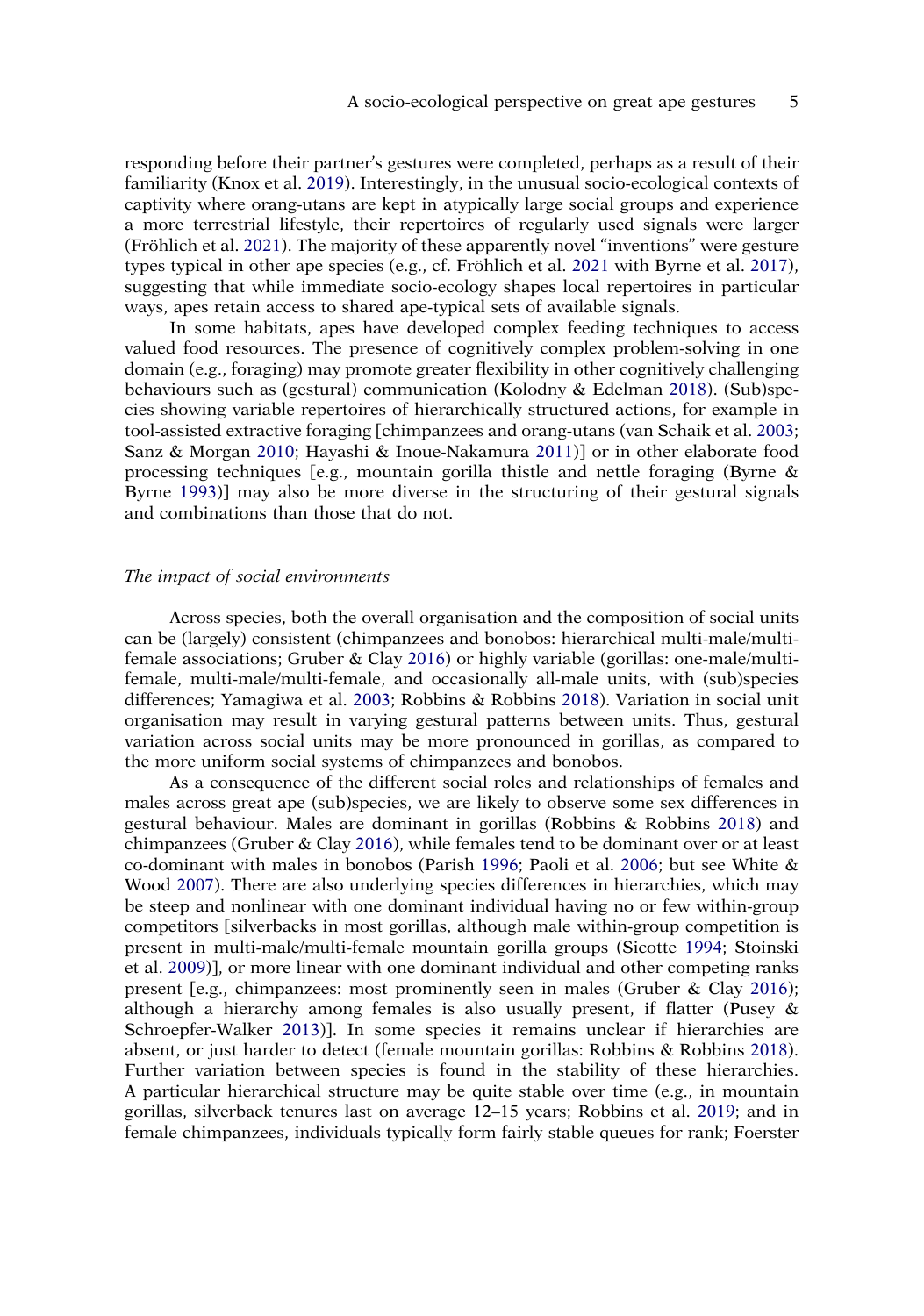et al. [2016\)](#page-17-5) or dynamic with turnovers happening more frequently (e.g., in male chimpanzees; Foerster et al. [2016\)](#page-17-5).

<span id="page-6-16"></span><span id="page-6-13"></span><span id="page-6-11"></span><span id="page-6-10"></span><span id="page-6-1"></span><span id="page-6-0"></span>Species differences in social bonds likely also shape species differences in gestural communication networks: who communicates with whom and about what. Depending on species, social bonds may be mediated through cooperative behaviours, such as hunting, food sharing (e.g., chimpanzees: Wittig et al. [2014;](#page-25-3) Samuni et al. [2018a](#page-22-6), [2018b](#page-23-8) and bonobos: Fruth & Hohmann et al. [2002;](#page-17-6) Goldstone et al. [2016](#page-18-6)), and border patrols (West African chimpanzees, Samuni et al. [2019\)](#page-22-7), or other forms of social interactions such as grooming and socio-sexual behaviour (chimpanzees: e.g., Crockford et al. [2013;](#page-16-4) Sandel & Reddy [2021](#page-23-9); bonobos: e.g., Moscovice et al. [2019](#page-20-4); gorillas: Yamagiwa [1992;](#page-25-4) Robbins [2010;](#page-22-8) Grueter & Stoinski [2016\)](#page-18-7). Chimpanzees tend to have strong male-male social bonds and weaker female-female social bonds; however, female social bond strength is variable across subspecies with a tendency for weaker bonds in East African compared to West African chimpanzees (Yamakoshi [2004;](#page-25-5) Lehmann & Boesch [2008\)](#page-20-5). In contrast, bonobos usually have weaker male-male social bonds and strong female-female social bonds (Tokuyama & Furuichi [2016\)](#page-24-8). In gorillas, male-male behaviour is dependent on social unit composition – males in allmale units are generally more aggressive towards each other but also frequently engage in affiliative and socio-sexual interactions, which are less commonly observed in mixed-sex gorilla units (Yamagiwa [1992](#page-25-4); Robbins [2010\)](#page-22-8). Gorillas tend to have very weak female social bonds (Grueter et al. [2016](#page-18-8)), however, affiliative and socio-sexual interactions can be relatively common in some (sub)species (Grueter & Stoinski [2016\)](#page-18-7). Across great ape species, male-female association may be strong {e.g., in bonobos [Surbeck et al. [2017a;](#page-23-10) especially between mothers and sons (Surbeck et al. [2011\)](#page-24-9)] and in gorillas (strongest bonds in a given unit; Harcourt & Stewart [2007\)](#page-18-9)} or apparently variable depending on (sub)species (e.g., West as compared to East African chimpanzees, Lehmann & Boesch [2008\)](#page-20-5). Species differences in social bonds and association may be reflected in their communication networks, although little research has so far examined the impact of these social structures on gestural communication (but see: Roberts & Roberts [2016\)](#page-22-9).

<span id="page-6-15"></span><span id="page-6-14"></span><span id="page-6-12"></span><span id="page-6-9"></span><span id="page-6-8"></span><span id="page-6-7"></span><span id="page-6-6"></span><span id="page-6-5"></span><span id="page-6-4"></span><span id="page-6-3"></span><span id="page-6-2"></span>Group cohesiveness also varies across great ape species. While chimpanzee and bonobo social units are usually larger than gorilla units or the temporary social fusions of adult orang-utans, chimpanzees and, to a lesser extent, bonobos employ fission-fusion social organisation that means that the whole unit group rarely – if ever – ranges together at the same time (Nishida [1968](#page-21-1); Kano [1982](#page-19-4); White [1988](#page-25-6)). In contrast, gorillas generally form more stable social units (Robbins & Robbins [2018;](#page-22-3) however, lowland gorillas occasionally divide into subgroups (Tutin [1996](#page-24-10); Remis [1997;](#page-22-10) Yamagiwa et al. [2003\)](#page-25-1). Where social units fission into smaller fluctuating subgroups during the day, the opportunity for gestural interaction is temporarily limited to individuals present in the current subgroup and any communication directed at other social unit members will usually involve long-distance signals. While chimpanzees, bonobos, and gorillas all have long- (buttress drumming) or medium-distance (chest-beating) gesture forms, they are rarely classed as fully intentional gestures due to the difficulties in identifying the communicative partner. Size and social composition (in terms of age and sex ratio) of great ape subgroups may vary dramatically [for example: with seasonality (Doran [1997;](#page-17-3) White [1998;](#page-25-7) Wich et al. [2006](#page-25-8))] and with it the gestural interactions likely to be observed at a given time. Fissions may be frequent with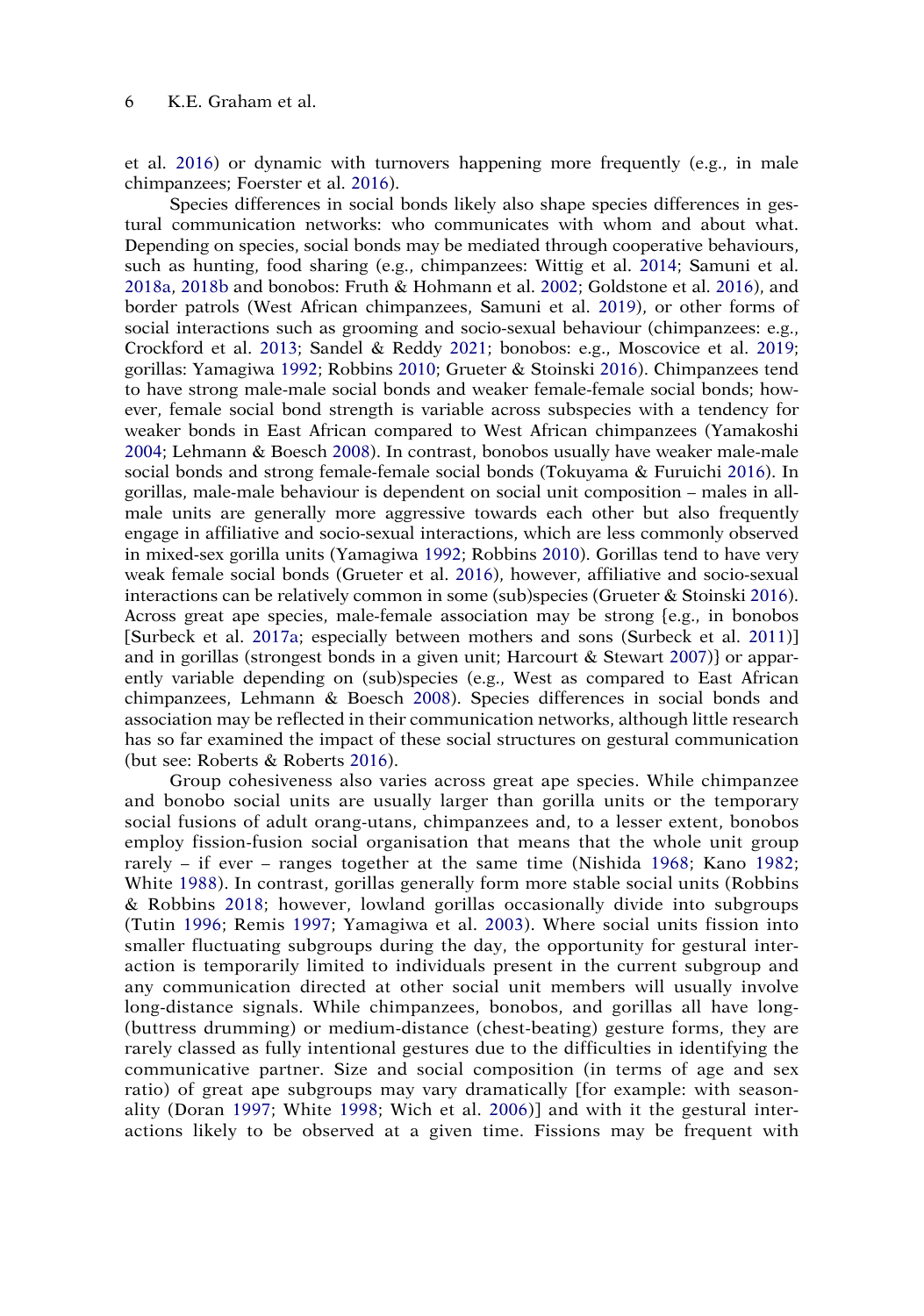subgroups tending to be smaller and skewed in terms of age and sex [most often observed in East African chimpanzees (Nishida [1968](#page-21-1))], or less frequent with resulting subgroups larger [e.g., in bonobos (Kano [1982\)](#page-19-4)] and/or more mixed [some populations of West African chimpanzees (e.g., Tai: Lehmann & Boesch [2005](#page-20-6); and bonobos: Kano [1982\)](#page-19-4)].

<span id="page-7-2"></span>In contrast, in gorillas' cohesively ranging social units (Doran & McNeilage [1998\)](#page-17-2), group composition, and with it the range of possible interaction partners, remains relatively constant. As a result, the gestural behaviour of any one individual may reflect that of the overall social unit structure more directly (especially in the very cohesive mountain gorillas). With group members in more constant proximity, individuals may be generally more tolerant of the close presence of others and perhaps more inclined to use contact gestures. Indeed, given that female gorillas can emigrate to multiple groups – leaving their independent children behind if parous (Robbins  $\&$ Robbins [2015\)](#page-22-11) – gorilla gestural behaviour may be more coherent across local social units. Similarly, bonobo communities engage in extended periods of social interaction across neighbouring social units – ranging together and sharing food and other affiliative behaviour for hours or even days (Sakamaki et al. [2018](#page-22-12)), contexts that are likely to include extensive gestural exchanges (Graham et al. [2017\)](#page-18-3).

<span id="page-7-4"></span><span id="page-7-3"></span><span id="page-7-0"></span>Throughout much of this section, orang-utans have been conspicuous by their absence. Of all the non-human great apes, we know the least about their gestural communication outside of captivity, and their largely solitary lifestyles mean that opportunities for gestural communication are limited largely to mother-infant dyads (Fröhlich et al. [2019;](#page-17-7) Knox et al. [2019\)](#page-19-1). Females in one territory are often related and may forage together occasionally while staying in ranging proximity of a dominant resident male. Direct adult male-female interactions are often limited to the sexual context, although subadult individuals may occasionally encounter each other and range together. Opportunities for observation of gestural communication are further compounded by their highly arboreal lifestyle and, with limited data, disentangling species, social unit, and individual difference is likely to be particularly challenging.

#### INDIVIDUAL VARIATION IN GESTURE USE

<span id="page-7-1"></span>Socio-ecological factors likely impact how different great ape species deploy gestures and, at the other end of the spectrum, they are also likely to affect how "individual" apes deploy gestures. Research that considers individual variation in gestural communication has been largely concerned with variation at the level of gestural repertoires. However, gesture usage can vary in numerous other ways, including (but not limited to) the rates at which individuals deploy certain gesture types and modalities for certain meanings, preference for certain body parts, gesture laterality, and use of certain objects alongside gestures. An individual's place within their social environment may affect how they deploy gestures. For example: personal network size, experience, ontogeny, age, rank, and sex have all been found to affect gesture use (e.g., Roberts & Roberts [2016;](#page-22-9) Fröhlich et al. [2017](#page-17-8)). The diversity and frequency of social interactions with other individuals impacts different individuals' experiences of gesture use. Similarly, the role an individual plays within the community, for example: their position within the hierarchy, could result in biases towards using particular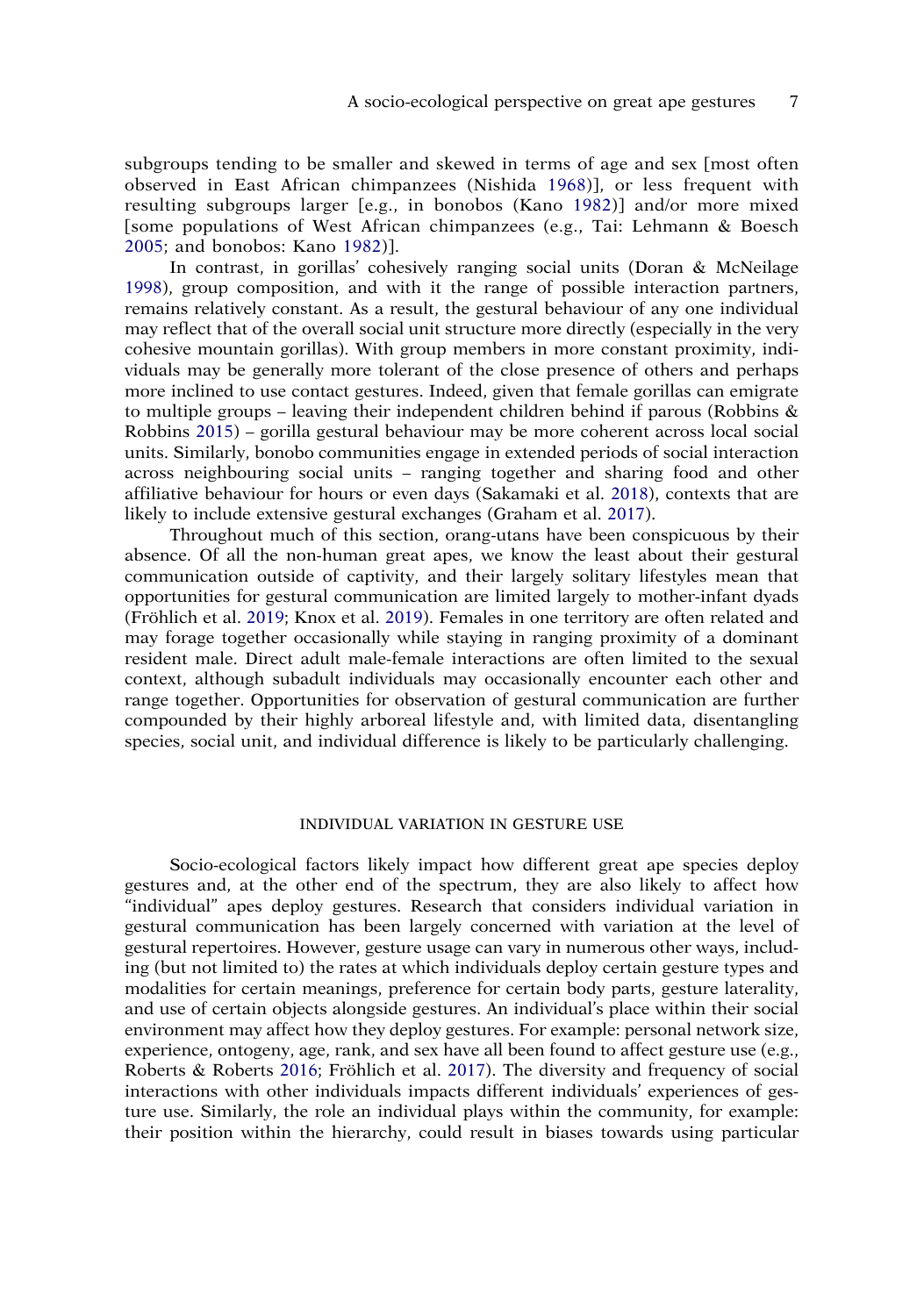types or modalities of gesture. Here, we focus on three aspects of individual identity: how ontogeny and age, sex, and rank affect gesture use in great apes.

#### *Ontogeny and age*

The onset of gesture production in great apes has been studied most extensively in chimpanzees, with both captive and wild studies indicating that the social environment plays a crucial role in the development of an individuals' communicative abilities. The absence of particular figures – such as early maternal loss – or of other typical social interactions during ontogeny, has a profound impact on social behaviour in adulthood (van Leeuwen et al. [2014;](#page-24-11) Stanton et al. [2020](#page-23-11)). In both wild and captive settings, conspecific interaction represents a significant driver of gestural development (Tomasello et al. [1989,](#page-24-1) [1994,](#page-24-2) [1997;](#page-24-3) Hobaiter & Byrne [2011a,](#page-18-2) [2011b](#page-18-10); Schneider et al. [2012a](#page-23-12), [2012b](#page-23-13); Bard et al. [2014;](#page-15-0) Fröhlich et al. [2016a](#page-17-9), [2016b](#page-17-10), [2017\)](#page-17-8).

<span id="page-8-11"></span><span id="page-8-9"></span><span id="page-8-6"></span><span id="page-8-5"></span><span id="page-8-1"></span>By selecting with whom they interact, chimpanzee mothers influence their offspring's social environment (Murray et al. [2014\)](#page-20-7). Infants of more gregarious mothers are exposed to a greater number of conspecific interactions during which they can test their signalling abilities, giving them an early advantage in entering the community's social world. For example, in a longitudinal captive study on gesture development, the chimpanzee who was the least independent from their mother (i.e., was in close contact most of the time), was also the individual with the latest gestural onset among conspecifics (Schneider et al. [2012b\)](#page-23-13). Similarly, individual repertoire size and frequency of gesture use in chimpanzee infants are strongly associated with the number of conspecific interaction partners (excluding mothers) in the previous month of life (Fröhlich et al. [2017\)](#page-17-8). The effect of sociality on infant gestural development is also likely in other great ape species. Orang-utans become independent from their mothers later than other species of great ape, and the onset of gesture production for orang-utan infants appears to be several months later than other ape species (Schneider et al. [2012a\)](#page-23-12), with intentional communication emerging between 2.5 and 5.5 years of age (Bard [1987](#page-15-1)).

<span id="page-8-8"></span><span id="page-8-0"></span>Once individuals have started producing gestures, their degree of use of the gestural repertoire tends to increase with age for all ape species, before declining again in adulthood. In gorillas, the number of gesture types used increases until about 3–4 years of age, followed by a decline (Pika et al. [2003](#page-21-7)). Similarly in chimpanzees and orangutans, the number of gesture types used increases across infancy, peaking in juveniles, before declining in maturity (5–10 years old; Tomasello et al. [1985,](#page-24-0) [1997](#page-24-3); Pika et al. [2003](#page-21-7); Liebal et al. [2006;](#page-20-8) Cartmill [2008;](#page-16-5) Hobaiter & Byrne [2011a\)](#page-18-2). Species' differences in gesture development may be related to species' differences in overall development. Among African apes, gorillas have shorter infant and juvenile stages (Pika et al. [2003](#page-21-7)) and develop aspects of physical maturity and intellectual capacity at a younger age than chimpanzees (Spinozzi & Natale [1989](#page-23-14); Parker et al. [1999](#page-21-3)).

<span id="page-8-10"></span><span id="page-8-7"></span><span id="page-8-4"></span><span id="page-8-3"></span><span id="page-8-2"></span>Orang-utans showed little variability in the types of gestures used within age classes, with mother-infant dyads using the same travel-initiation gestures as other members of their age group (but different from other age groups; Cartmill & Byrne [2010\)](#page-16-6), while chimpanzee mothers living in the same community used different sets of gestures to initiate travel with their infants (Fröhlich et al. [2016b](#page-17-10)). However, here orang-utan data were limited to small numbers of captive individuals, and in other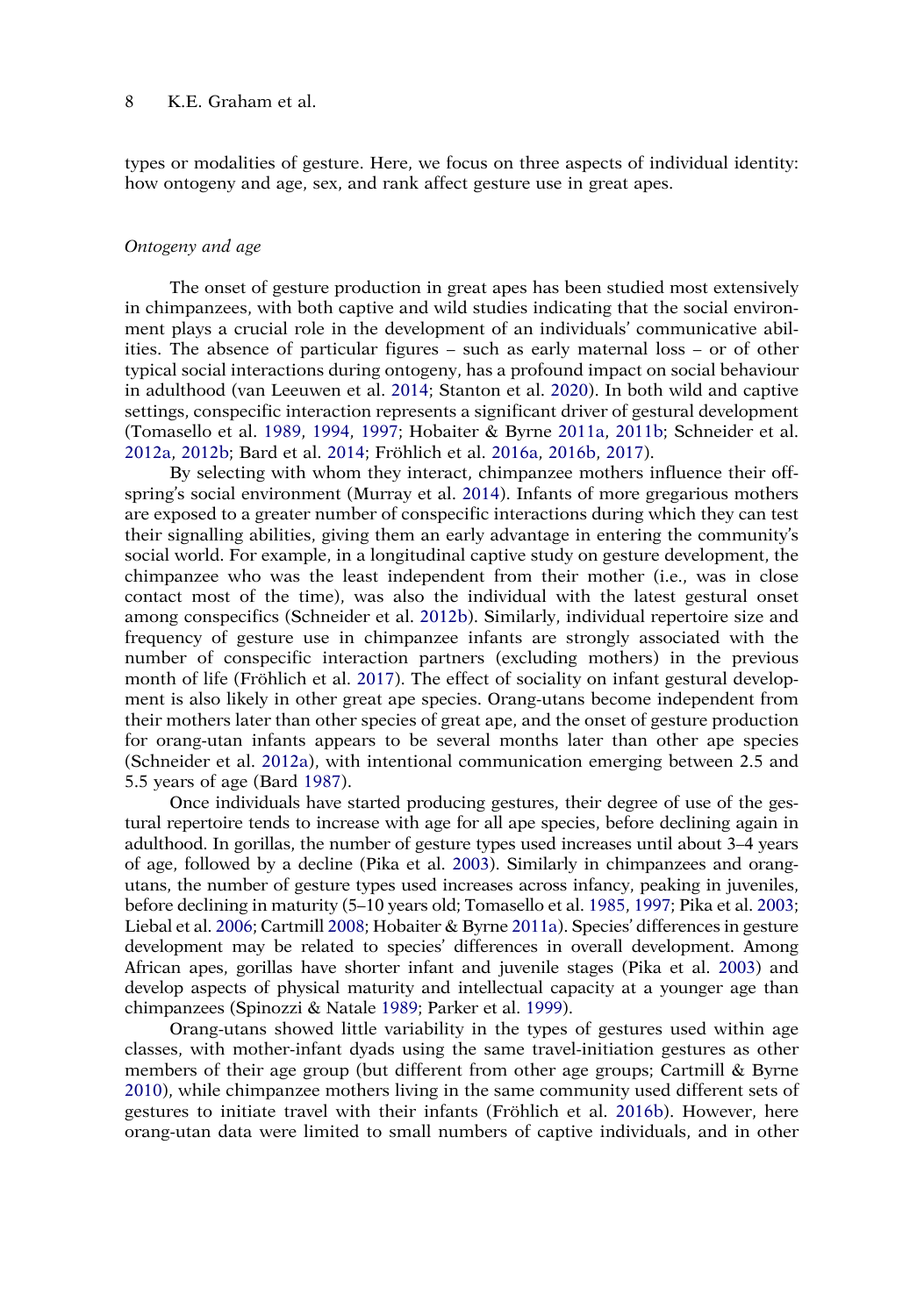settings captivity appeared to increase diversity of gesture use in orang-utans (Fröhlich et al. [2021](#page-17-4)).

Apes' use of different gestural modalities also varies with age, with most individuals employing tactile gesture types before or at a similar time to visual ones, with audible gesture types being used later in development (Schneider et al. [2012a\)](#page-23-12). Shifts with age in the use of particular gesture types or modalities may result from changes in the goals and contexts that gestures are used for (for example: a decrease in play, or an increase in behaviour such as sexual solicitation or agonistic interactions), reflecting different selection from within the available repertoire (Hobaiter & Byrne [2011b](#page-18-10); Knox et al. [2019](#page-19-1)). Captive bonobos, who typically engage in substantial amounts of play even in adulthood, deployed a large stable repertoire in maturity (Demuru et al. [2015](#page-17-11)), perhaps due to the continued use of play-related gesture types less used by chimpanzees during adulthood.

<span id="page-9-8"></span><span id="page-9-7"></span><span id="page-9-0"></span>Laterality of gesture movements has also been found to change with age. In gorillas, right-handedness increased with signaller's age up until adulthood, followed by a decrease in later life (Hopkins & Leavens [1998](#page-19-5); Prieur et al. [2016](#page-21-8)). Given that laterality also appears to be impacted by arousal (Prieur et al. [2016,](#page-21-8) [2017\)](#page-21-9), the increase and later decrease of laterality with increasing age might result from variation in the behavioural contexts in which gorillas used their gestures in their adult peak, as compared to earlier or later in life (Prieur et al. [2016\)](#page-21-8). How laterality changes within a chimpanzee lifetime remains unclear: older captive chimpanzees were observed to perform more right-hand gestures (Hopkins & Leavens [1998\)](#page-19-5), while in wild chimpanzees the use of gesture forms that include an object appeared to increase righthandedness (Hobaiter & Byrne [2013](#page-18-11)).

# <span id="page-9-4"></span><span id="page-9-3"></span>*Sex*

<span id="page-9-6"></span>Great apes show sex differences in their gestural communication, likely a reflection of sex differences in social behaviour rather than in the communicative system itself. For example: infant male chimpanzees gestured more frequently and employed a larger range of gesture types (Fröhlich et al. [2017\)](#page-17-8). Early socialisation plays a crucial role in the development of male chimpanzees, particularly given the importance of social dominance and reproductive strategies in adulthood (Muller & Mitani [2005\)](#page-20-9), where strong male-male social bonds can lead to increased reproductive success and dominance rank (Gilby et al. [2013\)](#page-18-12). As a result of their mothers' social behaviour, infant males tend to interact more with adult conspecifics than female infants, and in particular with adult males (Lonsdorf et al. [2014a,](#page-20-10) [2014b\)](#page-20-11), increasing their exposure to a wider range of gestures and gesturers. The increased frequency and diversity of social interactions experienced by male infants, as compared to female infants, may underpin the greater variety of gestures that they use at an early age.

<span id="page-9-5"></span><span id="page-9-2"></span><span id="page-9-1"></span>These developmental and gestural sex-differences are likely also present in other ape species, given their societal sex differences. In bonobos, individuals of both sexes expressed and understood all gesture types observed, with just one (rare) gesture type never performed towards males (Graham et al. [2017](#page-18-3)). Male and female infant gorillas differ in the types of gestures they typically employ, but both use around the same number of gesture types (Genty et al. [2009](#page-17-12)). In gorilla infants, both males and females prefer other males as a playmate. Doing so may offer males the ability to explore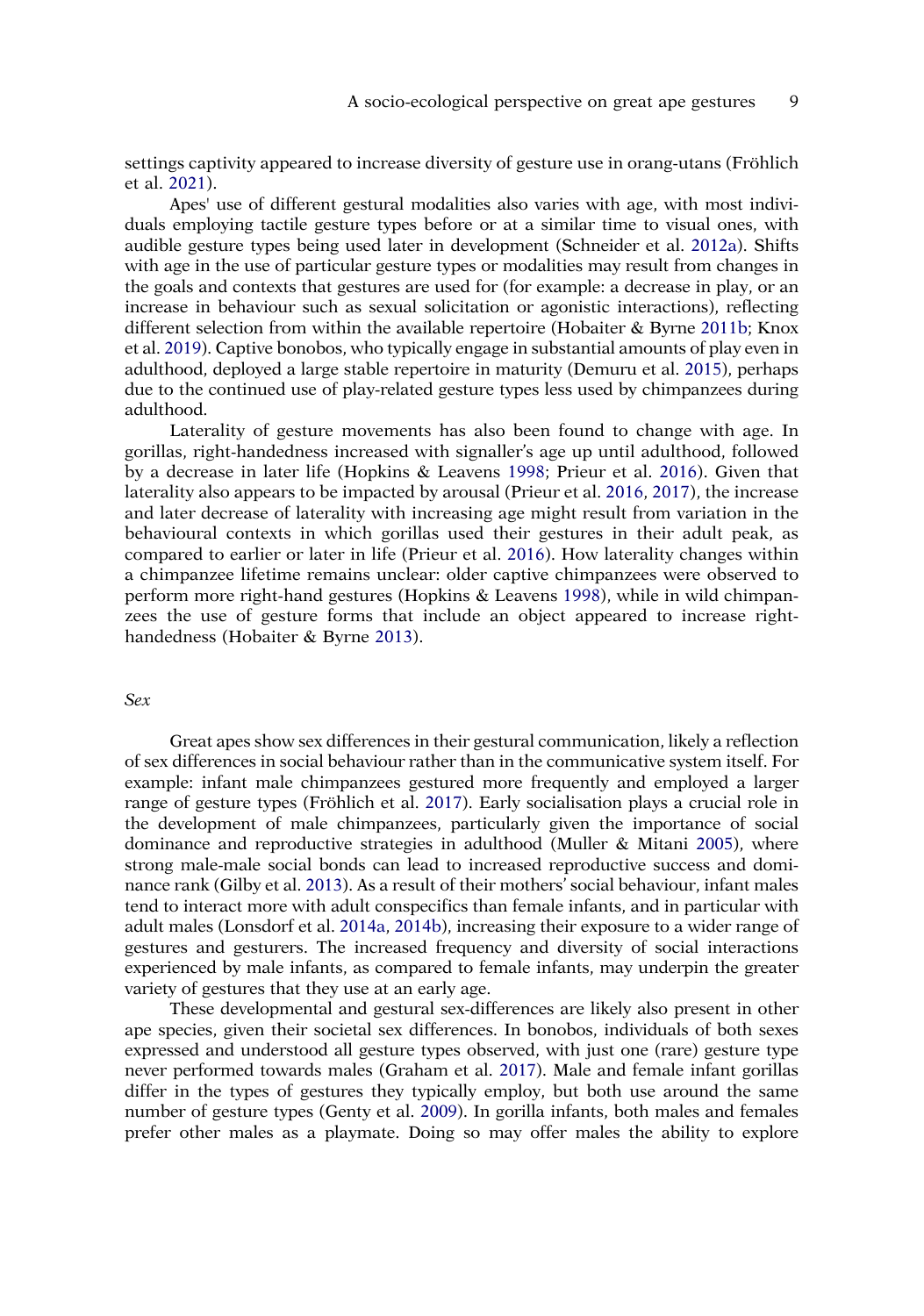<span id="page-10-8"></span>agonistic behaviour through wrestle and chasing play, and females the opportunity to explore the mixed-sex social bonds important in adulthood (Maestripieri & Ross [2003\)](#page-20-12).

# *Rank*

<span id="page-10-9"></span><span id="page-10-4"></span><span id="page-10-3"></span><span id="page-10-0"></span>Social communications are key to an individual's ability to develop and maintain social relationships with other group members. For example, chimpanzee pantgrunting has been suggested to reflect a caller's interaction intent, exploring receiver's motivation and mood, conveying respect (Laporte & Zuberbühler [2010](#page-19-6)), as well as a tool to avoid aggression (Fedurek et al. [2019,](#page-17-13) [2021](#page-17-14)). An individual's absolute and relative social rank has been shown to extensively impact great ape vocal communication. For example, chimpanzee pant-grunt vocalizations are almost exclusively produced by lower-ranking individuals, towards higher-ranking ones (Laporte & Zuberbühler [2010](#page-19-6); Fedurek et al. [2019\)](#page-17-13), and higher-ranking males produce more panthoots than low ranking individuals (Mitani & Nishida [1993\)](#page-20-13) and more vocalizations than other age-sex classes in general (Clark [1993\)](#page-16-7). Higher ranking gorillas give more double-calls than lower ranking individuals (Harcourt & Stewart [1996](#page-18-13)), and in bonobos, low ranking females are more likely to produce copulation calls when interacting with higher ranking females during genito-genital rubbing (Clay & Zuberbühler [2012\)](#page-16-8). Given the abundance of evidence in vocal communication, and the effect of individual rank on great ape fitness (e.g., reproductive success: Cowlishaw & Dunbar [1991](#page-16-9); Surbeck et al. [2017b](#page-24-12); Wright et al. [2020;](#page-25-9) foraging strategies: Murray et al. [2006](#page-20-14), [2007;](#page-21-10) innovation: Reader & Laland [2001\)](#page-22-13) and vocal communication, we expect that rank also affects great ape gesture use; however, to date, there has been very little investigation of its impact on gesture.

<span id="page-10-11"></span><span id="page-10-10"></span><span id="page-10-7"></span><span id="page-10-6"></span><span id="page-10-2"></span><span id="page-10-1"></span>The rank-related gestures used by subordinate individuals in interactions with more dominant individuals (e.g., "wrist present" and "rump presenting") emerged later in life in a group of captive chimpanzees, as compared to other gesture types (Bard et al. [2014\)](#page-15-0). In a wild community of East African chimpanzees, male rank was found to have relatively little effect on the rate of use of gestures, with the exception of the alpha male – who was highly prolific (Hobaiter et al. [2017\)](#page-18-14). Importantly, no study has yet explored the effect of rank on individual gesture use longitudinally, and the effect of rank as distinct from that of individual identity or contexts of use is yet to be properly disentangled. A more complete analysis of the impacts of rank on great ape gestural communication will require significant datasets that include multiple communities for each species and multiple individuals occupying similarly ranked positions, and – ideally – individuals varying in rank across their lifetime. In doing so these we can consider more fully how great ape individuals' communication is affected by the social structures in which they live.

#### SOCIAL UNIT VARIATION IN GESTURE USE

<span id="page-10-5"></span>While an increasing body of research on ape gestural communication has focused on the level of either species or individual usage (e.g., Fröhlich et al. [2016a](#page-17-9), [2017;](#page-17-8) Graham et al. [2018](#page-18-1), [2020;](#page-18-15) Taglialatela et al. [2018;](#page-24-13) Kersken et al. [2019](#page-19-7)), there is also substantial potential for important variation in gestures between social units. As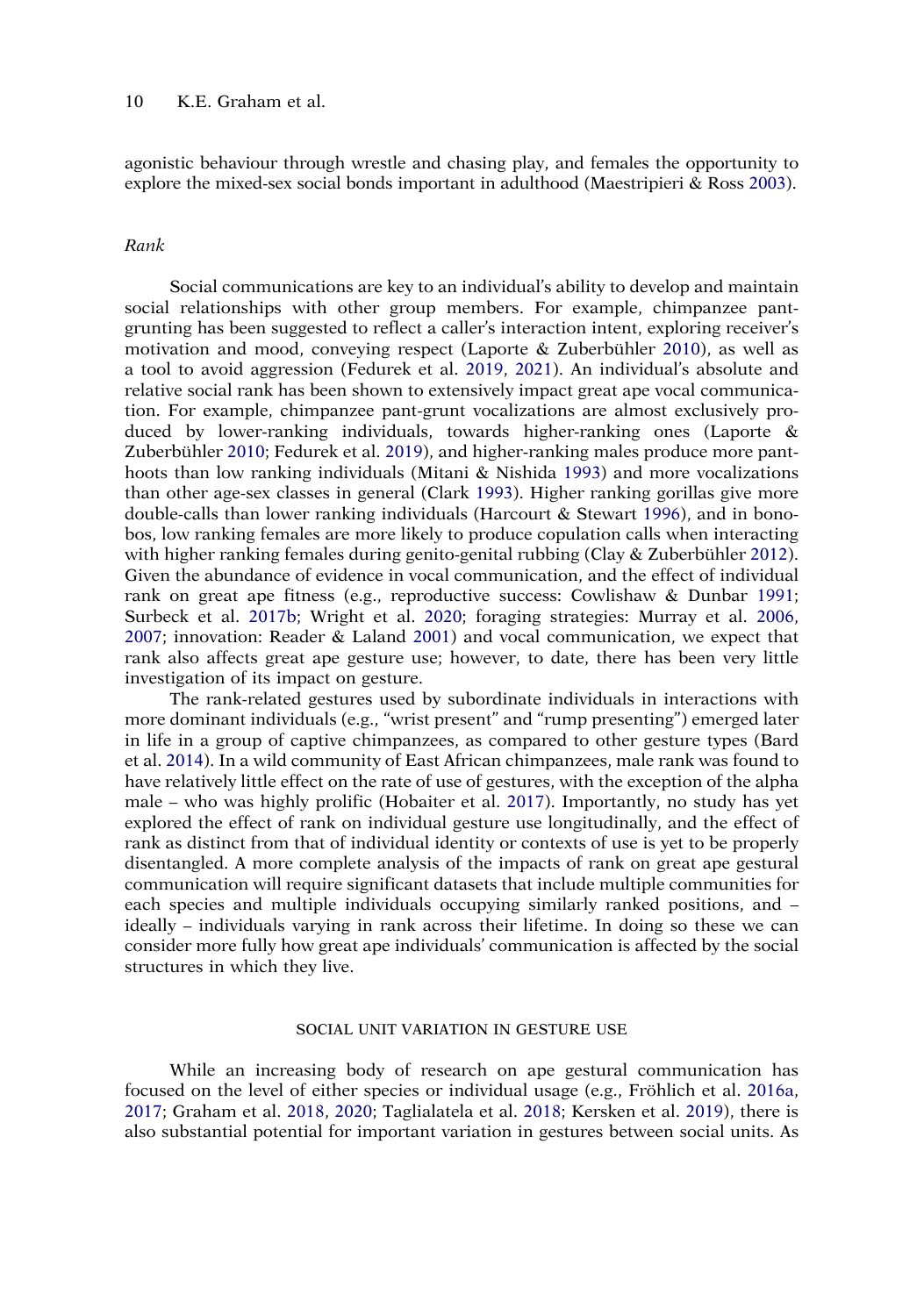<span id="page-11-5"></span>outlined in the first section, within any single (sub)species, great ape social units can occupy dramatically different environments. Some of these differences arise from ecological variation across habitats while others arise through diverging social experiences, including cultures and traditions (Whiten et al. [1999\)](#page-25-10) that may, in turn, also be shaped by the groups' socio-ecology (Koops et al. [2013](#page-19-8), [2014](#page-19-9)). These cultural and ecological differences may influence the use of gesture, increasing variation in gesture use between – as compared to within – social units, for example: in the prevalence of particular goals or in the choice of certain gesture types to achieve a given goal.

<span id="page-11-11"></span>We have already described ways in which ecological variability – such as differences in food availability and distribution – can influence the way in which individuals use gestures. Different gesture types may be produced or perceived differently in different environments, impacting their transmission efficacy. Habitat ecology can also shape social structure (e.g., Roth et al. [2020](#page-22-14)) leading to different sociocommunicative strategies between, and sometimes within, species (e.g., Taglialatela et al. [2018](#page-24-13)). For example, chimpanzees use more multi-modal communication when compared to bonobos, which was suggested to result from differences in ecology and social structure between the species (Taglialatela et al. [2018](#page-24-13)). Once we have accounted for adaptations to local ecology and the impact of social environment on individual learning, remaining behavioural differences are often attributed to cultural variation or local traditions acquired through social learning (e.g., Whiten et al. [1999;](#page-25-10) van Schaik et al. [2003;](#page-24-7) Robbins et al. [2016](#page-22-15)).

<span id="page-11-12"></span><span id="page-11-7"></span><span id="page-11-3"></span><span id="page-11-2"></span><span id="page-11-1"></span>Local traditions have been reported across a range of great ape behavioural contexts including tool use (Whiten et al. [1999;](#page-25-10) Boesch et al. [2020\)](#page-16-10), food processing (Byrne et al. [2011](#page-16-11); Schuppli et al. [2016](#page-23-15)), hunting strategies and prey choice (Samuni et al. [2020\)](#page-23-16), social customs (McGrew & Tutin [1978\)](#page-20-15), and communication (Crockford et al. [2004](#page-16-12); Wich et al. [2012](#page-25-11)). Different social environments may promote social learning to varying degrees. For example – communities that are more cohesive provide more opportunities to interact with a wide range of individuals, potentially increasing social learning opportunities and promoting rapid transmission of novel behaviour between individuals (Muthukrishna et al. [2016](#page-21-11)). Tracking this transmission process in wild apes is very difficult, with only a handful of studies reporting the social transmission of potentially novel behaviour throughout one social unit (e.g., Biro et al. [2003;](#page-15-2) Hobaiter et al. [2014\)](#page-18-16). More commonly, studies have used the "method of exclusion" – comparing the presence of a behaviour across different social units, while controlling for socio-ecological and genetic variation that could influence the presence of that behaviour within a group (e.g., McGrew & Tutin [1978](#page-20-15); Whiten et al. [1999](#page-25-10); van Schaik et al. [2003;](#page-24-7) Robbins et al. [2016](#page-22-15)).

<span id="page-11-10"></span><span id="page-11-9"></span><span id="page-11-8"></span><span id="page-11-6"></span><span id="page-11-4"></span><span id="page-11-0"></span>The development of gestural communication, whether acquired through "ontogenetic ritualization" or "phylogenetic ritualization" (Plooij [1978](#page-21-12); Tomasello et al. [1985,](#page-24-0) [1994](#page-24-2); Hobaiter & Byrne [2011a](#page-18-2); Byrne et al. [2017;](#page-16-0) Pika & Fröhlich [2019](#page-21-13)), requires repeated social interactions with other individuals. These repeated social interactions are necessary for individuals to gain a shared understanding of how to use their gestures, whether that might be a gesture's meaning or subtler nuances of context or timing. If any aspect of gesturing relies on social learning, as individuals interact more often (or even exclusively) with others from their own social unit, inter-group variation would be expected to arise over time, as rare innovations or modifications to gestural expression spread within the groups in which they emerge.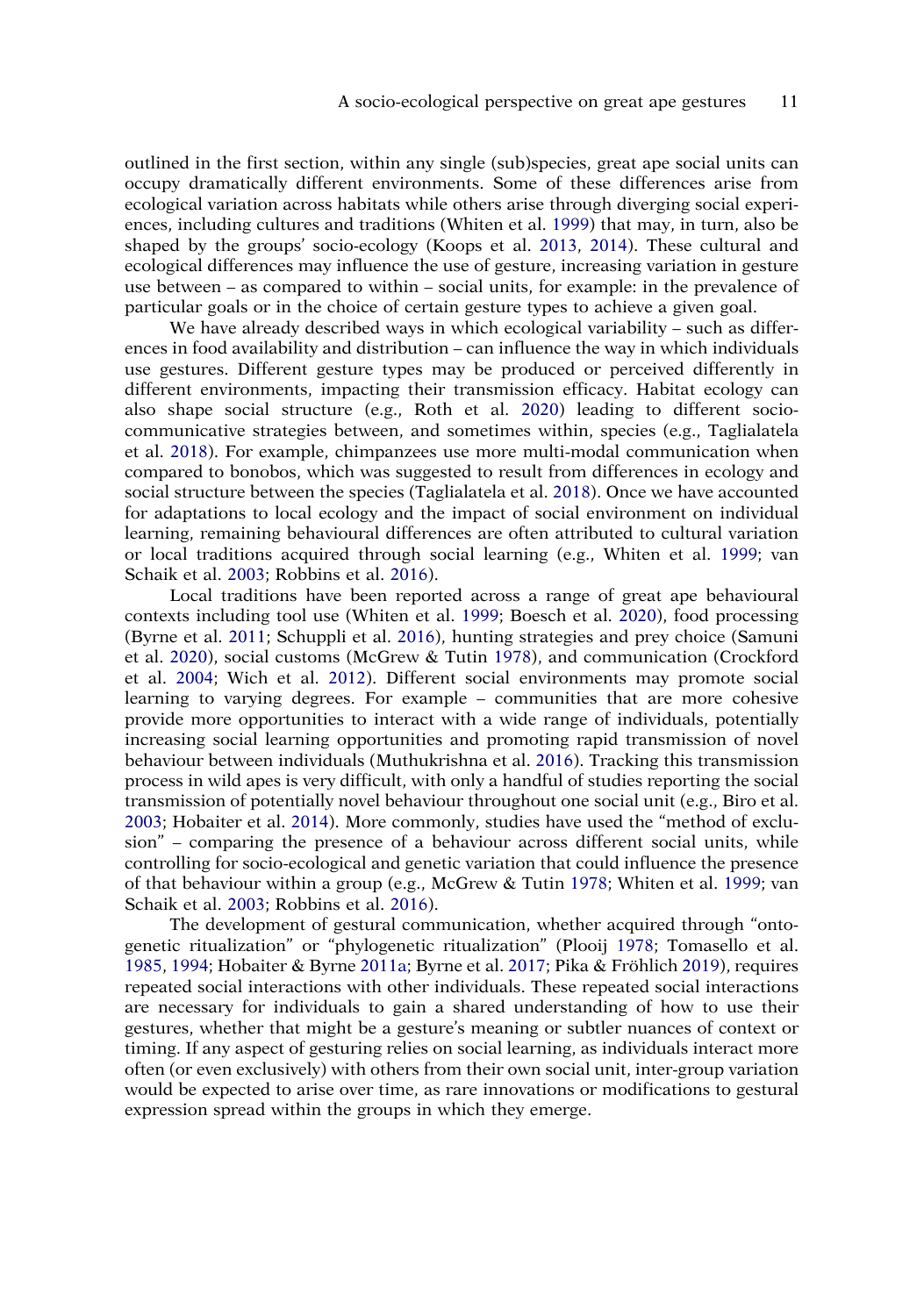So far, studies of great ape communication have found limited evidence for cultural or inter-group variation in the gestural repertoires of gorillas (Pika et al. [2003;](#page-21-7) Genty et al. [2009\)](#page-17-12), and chimpanzees (Tomasello et al. [1994;](#page-24-2) Hobaiter & Byrne [2011a](#page-18-2)). However, these studies were somewhat limited in their power to detect variation, as they often focused on time-limited snapshots of small samples. Moreover, they were restricted to comparing the presence or absence of gesture types in group repertoires and did not examine other potential sources of gestural variation. Beyond primate research, other successful studies of cultural variation in nonhuman communication include group-specific expression of a shared set of signals, for example through recombination in bird and whale vocalisations (e.g., Baker  $\&$ Cunningham [1985](#page-15-3); Rendell & Whitehead [2003;](#page-22-16) Fitch [2009](#page-17-15); Garland et al. [2017](#page-17-16)).

<span id="page-12-6"></span><span id="page-12-4"></span><span id="page-12-3"></span><span id="page-12-2"></span><span id="page-12-0"></span>Cultural variation has also been observed in human gestural communication. Many human gesture types (e.g., pointing, palm-up, and size gestures) are observed across a wide range of societies and have been termed "gesture universals" (Kendon [2002;](#page-19-10) Cooperrider et al. [2018a](#page-16-13), [2018b](#page-16-14); Cooperrider [2020\)](#page-16-15). However, the way these gestures are used can vary across societies in terms of the meaning of specific gesture forms, or the frequency with which they are used for a given meaning (Jakobson [1972](#page-19-11); Kendon [2002;](#page-19-10) Cooperrider et al. [2018b\)](#page-16-14). Furthermore, some gestures may be performed with slight variation in their physical form (e.g., Enfield et al. [2007\)](#page-17-17), although these may be difficult to detect in non-human apes. Finally, different groups of people use gestures at different rates when communicating (Pika et al. [2006](#page-21-14); So [2010\)](#page-23-17). For example, monolingual English speakers tend to use fewer gestures when speaking compared to bilingual English-French and English-Spanish speakers (Pika et al. [2006\)](#page-21-14). Diversifying the way in which we explore potential sources of variation, will be important in our thinking about variation in non-human species as well.

<span id="page-12-9"></span><span id="page-12-8"></span><span id="page-12-5"></span>Studies describing differences in cultural traits between groups already hint at some differences in gestural repertoires (Robbins et al. [2016\)](#page-22-15) or the presence of actions that may be gestural but were not described as such (Whiten et al. [1999](#page-25-10); Hohmann & Fruth [2003](#page-19-12); van Schaik et al. [2003\)](#page-24-7). Long-term systematic studies across a range of behavioural contexts may reveal more variation in gestural repertoires between great ape groups. However, the extensive overlap in great ape gestural repertoires across species (Byrne et al. [2017;](#page-16-0) Graham et al. [2017](#page-18-3), [2018](#page-18-1); Kersken et al. [2019](#page-19-7)) also suggests that social units are unlikely to differ in the overall repertoires of gestures available for use by an individual of that species.

<span id="page-12-7"></span><span id="page-12-1"></span>In chimpanzees, anecdotal evidence suggests that the leaf-clipping gesture – used across all studied communities – may be used preferentially in different contexts between communities (Nishida [1980](#page-21-15); Boesch [1995\)](#page-15-4). Furthermore, the gesture "leafdrop" has been reported in several bonobo communities (Kano [1997](#page-19-13); Graham et al. [2017\)](#page-18-3) and anecdotally reported in some chimpanzee communities (C. Hobaiter pers. comm.) suggesting that it may show species overlap in at least some groups. Varying levels of habituation and the lack of systematic observation across behavioural contexts means that, for now, the jury on cultural variation in gesture is still out. Nonetheless, preliminary evidence and the wider evidence for cultural variation in material culture across great ape social units (e.g., Whiten et al. [1999](#page-25-10); Koops et al. [2014\)](#page-19-9) suggests that object-use in gestural communication may be a fruitful avenue for exploring cultural variation in gestural communication in great apes. Like humans, other apes may also share a broadly universal gestural repertoire but vary in their frequency of gesture use, in nuanced forms of specific gesture types (for example: leaf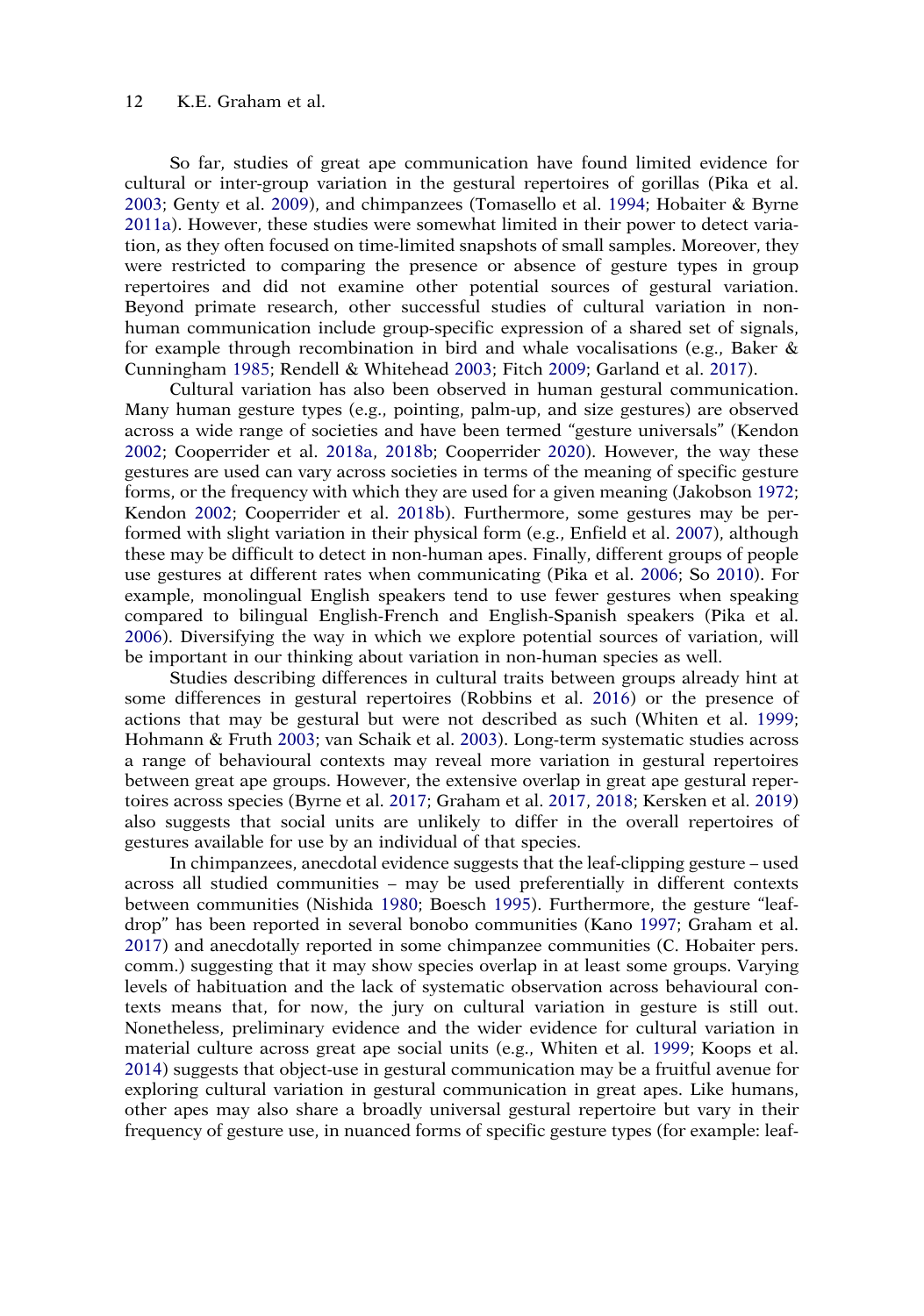dropping vs leaf-clipping, or leaf-clipping with the hands or with the mouth), and in preferences for certain gesture forms in different contexts or to convey particular meanings.

<span id="page-13-7"></span><span id="page-13-4"></span><span id="page-13-2"></span><span id="page-13-1"></span>Indeed, it may be mal-adaptive for great ape gesture use to vary dramatically in fundamental characteristics of the available repertoire across groups, as most ape species exhibit some degree of transfer between social units, with either one or both sexes dispersing from their natal community at some point in their lives (Robbins et al. [2009;](#page-22-17) Morrogh-Bernard et al. [2010](#page-20-16); Nietlisbach et al. [2012;](#page-21-16) Ishizuka et al. [2019;](#page-19-14) Walker & Pusey [2020](#page-24-14)), and bonobos engaging in positive encounters that involve communication among members of neighbouring units (Idani [1990\)](#page-19-15). These patterns of dispersal and socialisation may hinder the emergence of large-scale differences in gestural repertoires. Other forms of variation may still be present, allowing individuals to communicate in more similar ways to individuals within their immediate social unit while retaining the flexibility to communicate with individuals from other groups.

#### DISCUSSION

<span id="page-13-5"></span><span id="page-13-3"></span>You will have likely noticed when reading how much of this "review" is speculative and involved reasoning across from other areas of great ape behaviour. While great ape gestures were included in Darwin's writings in 1872, their in-depth exploration as a field of study spans just a couple of decades. Much of this research has come from a cognitive perspective – doing the important work of establishing that this system of communication is flexible and involves the intentional sharing of goals between specific communicative partners (Tomasello et al. [1985,](#page-24-0) [1989;](#page-24-1) Pika et al. [2003;](#page-21-7) Liebal et al. [2006](#page-20-8); Cartmill & Byrne [2007,](#page-16-3) [2010](#page-16-6); Hobaiter & Byrne [2011a](#page-18-2), [2011b,](#page-18-10) [2013,](#page-18-11) [2014](#page-18-0); Bard et al. [2014;](#page-15-0) Roberts et al. [2014;](#page-22-18) Byrne et al. [2017;](#page-16-0) Fröhlich et al. [2017](#page-17-8); Graham et al. [2018](#page-18-1), [2020\)](#page-18-15). To do so, researchers initially focused their efforts on small captive groups of apes in which clear reliable observations could be made (chimpanzees, *Pan troglodytes*: Tomasello et al. [1985,](#page-24-0) [1989](#page-24-1); gorillas, *Gorilla gorilla*: Tanner & Byrne [1996](#page-24-15); Pika et al. [2003;](#page-21-7) bonobos, *Pan paniscus*: Pika et al. [2005;](#page-21-17) Halina et al. [2013;](#page-18-17) orangutans, *Pongo abelii/pygmaeus*: Liebal et al. [2006](#page-20-8); Cartmill & Byrne [2007\)](#page-16-3); it is only over the past 10-years that the field of ape gestural research has gone back to the wild: studying ape gesture in situ. Doing so was fundamental – rather than a system of communication predominantly used by young apes in play (Tomasello et al. [1985](#page-24-0), [1989](#page-24-1); Tanner & Byrne [1996](#page-24-15); Pika et al. [2003\)](#page-21-7), we recognised the central importance of gesture to every aspect of ape lives (Hobaiter & Byrne [2011a](#page-18-2), [2011b,](#page-18-10) [2014;](#page-18-0) Byrne et al. [2017;](#page-16-0) Graham et al. [2017\)](#page-18-3). That, in turn, means that it has become increasingly important to understand the socio-ecological context in which apes employ their gestures. Systems of communication, like other behaviour, are adapted to the niche in which they are used (Seyfarth & Cheney [2017](#page-23-0)), as a field, we are only starting to ask the questions of how an ape's physical and social environment impacts her gesturing.

<span id="page-13-6"></span><span id="page-13-0"></span>Research into species, individual, and group differences in gestural communication is currently lagging behind the vast range of projects studying variation in other areas of great ape behaviour. Lack of data, inadequate sampling techniques, and our physical and statistical limitation in quantifying nuanced variation in gestural communication likely all contribute to this lag. With more habituated groups, advances in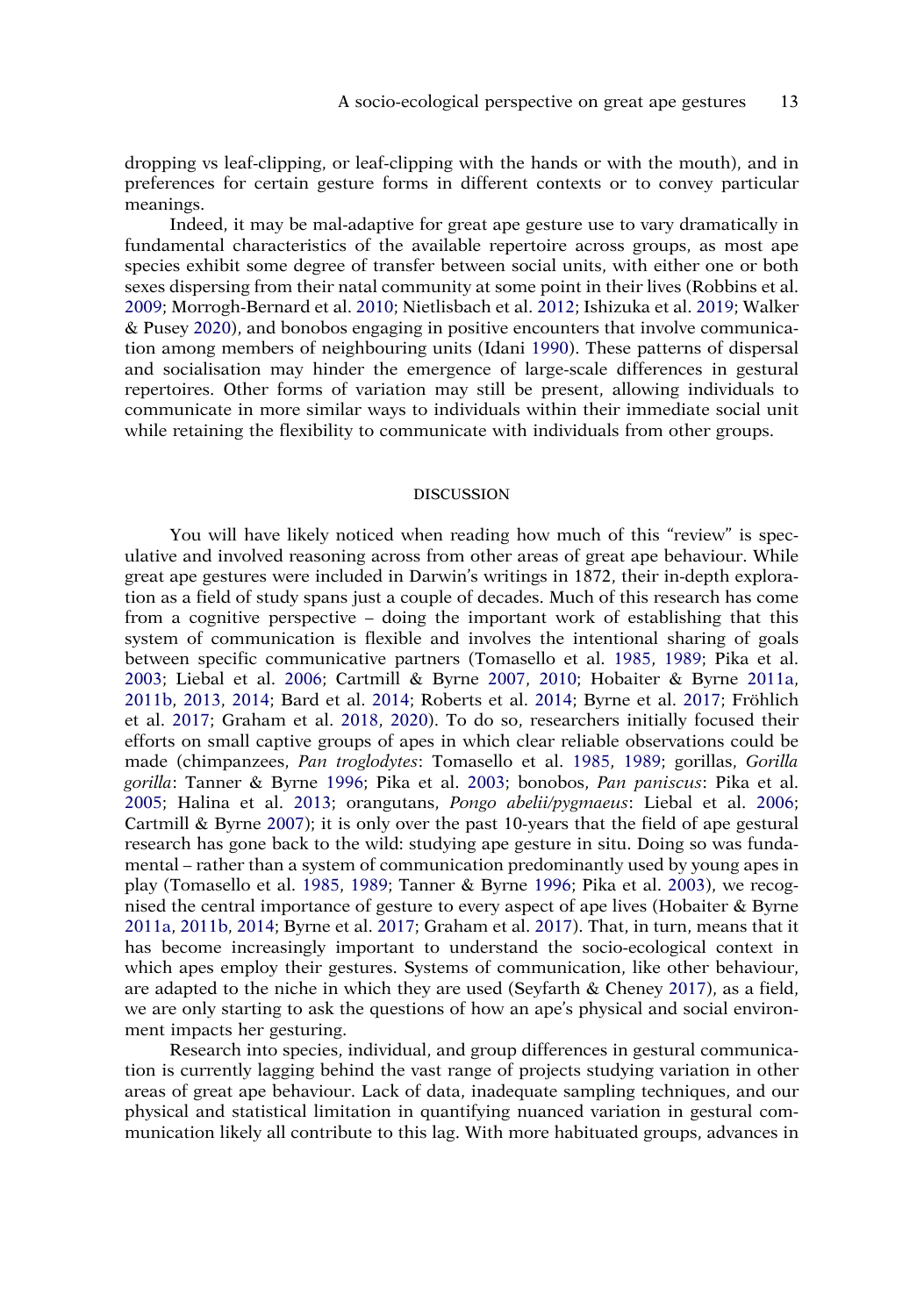video recording, data storage, video tracking technologies, we may now be ready to take a deeper look into great ape gestures than ever before. Doing so properly will take truly vast quantities of data – to address the types of topics we have outlined throughout this review, we need datasets that are typically larger than any one individual researcher's ability to accumulate. Collaboration and open-science practices will be key to taking the study of gesture to greater depths of questioning. It is more than simply accumulating more pieces of the puzzle – there are some questions you can only address at scale when you put the pieces together.

<span id="page-14-7"></span><span id="page-14-6"></span><span id="page-14-4"></span>Today, we recognise the importance of sampling diversity in our studies of human behaviour (Henrich et al. [2010](#page-18-18)), particularly where we want to be able to describe species-typical traits, and/or the range of behaviour present. With large datasets of ape gesture, in which we sample across individuals, groups, generations, populations, and (sub)species, we incorporate vital diversity into our great ape data (Leavens et al. [2010](#page-19-16); Voelkl et al. [2020](#page-24-16); Webster & Rutz [2020](#page-24-17)). Another significant advance will be in the tools that we have available to us. With new video coding software, for example: DeepLabCut (Mathis [2018](#page-20-17)) or SLEAP (Pereira et al. [2020\)](#page-21-18), we can track the precise movement paths associated with specific gesture instances and identify common features within a gesture "type" or more objectively compare them across individuals and groups. Historically, we were only able to quantify and statistically compare characteristics of vocalisations with the advent of programmes that allowed us to measure pitch and frequency (e.g., Crockford et al. [2004\)](#page-16-12). Now, researchers are able to use deep machine learning to recognise primate faces and identify individuals (Witham [2018;](#page-25-12) Schofield et al. [2019\)](#page-23-18), and use markerless motion tracking software to identify poses, movement, and even certain behaviour (Labuguen et al. [2019,](#page-19-17) [2020](#page-19-18); Bala et al. [2020\)](#page-15-5). These recent advances mean that we can start to do the same with gestures. Similarly, recent decades have seen substantial advances in our statistical tools from dynamic Social Network Analyses that allow us to more directly trace the transmission of behaviour (Hobaiter et al. [2014\)](#page-18-16) to the Generalized Linear Mixed Models and Bayesian approaches that allow more sophisticated analysis of the large, rich, messy, datasets that reflect real-world behaviour (for example: Bolker et al. [2009;](#page-16-16) McElreath [2018](#page-20-18)).

<span id="page-14-9"></span><span id="page-14-8"></span><span id="page-14-5"></span><span id="page-14-3"></span><span id="page-14-2"></span><span id="page-14-1"></span><span id="page-14-0"></span>Now that we are starting to accumulate those datasets and tools, what should we do with them? A theme throughout this review is the diversity of experience a single ape of any species might be exposed to. In addition to important species differences, ape behaviour is highly flexible, and the range of group and individual variation expressed within a species is impressive. We recognise that diversity in our datasets is key to avoiding bias in our descriptions of group and species behaviour – but it is more than that. Variation is, in itself, an opportunity to ask interesting questions. Given apes' long lives, varied social relationships, and meaningful cognitive similarities to humans, we can also ask interesting questions from a socio-ecological perspective, in particular about the level between species genetics and individual experience: the social unit. Our studies of non-human ape culture have typically focused on differences in materials and objects, in many cases: tool use (Boesch & Boesch [1983](#page-16-17); Brewer & McGrew [1990;](#page-16-18) Whiten et al. [1999,](#page-25-10) but cf. Boesch et al. [2020\)](#page-16-10). Our studies of human culture encompass much more: from dialect and song, to gendered group norms about dress, or cultural norms about milk in tea and ice in whisky. To what extent is an individual ape independent of her genetic endowment or individual experience? Do stable differences in ape socio-ecology, given our understanding of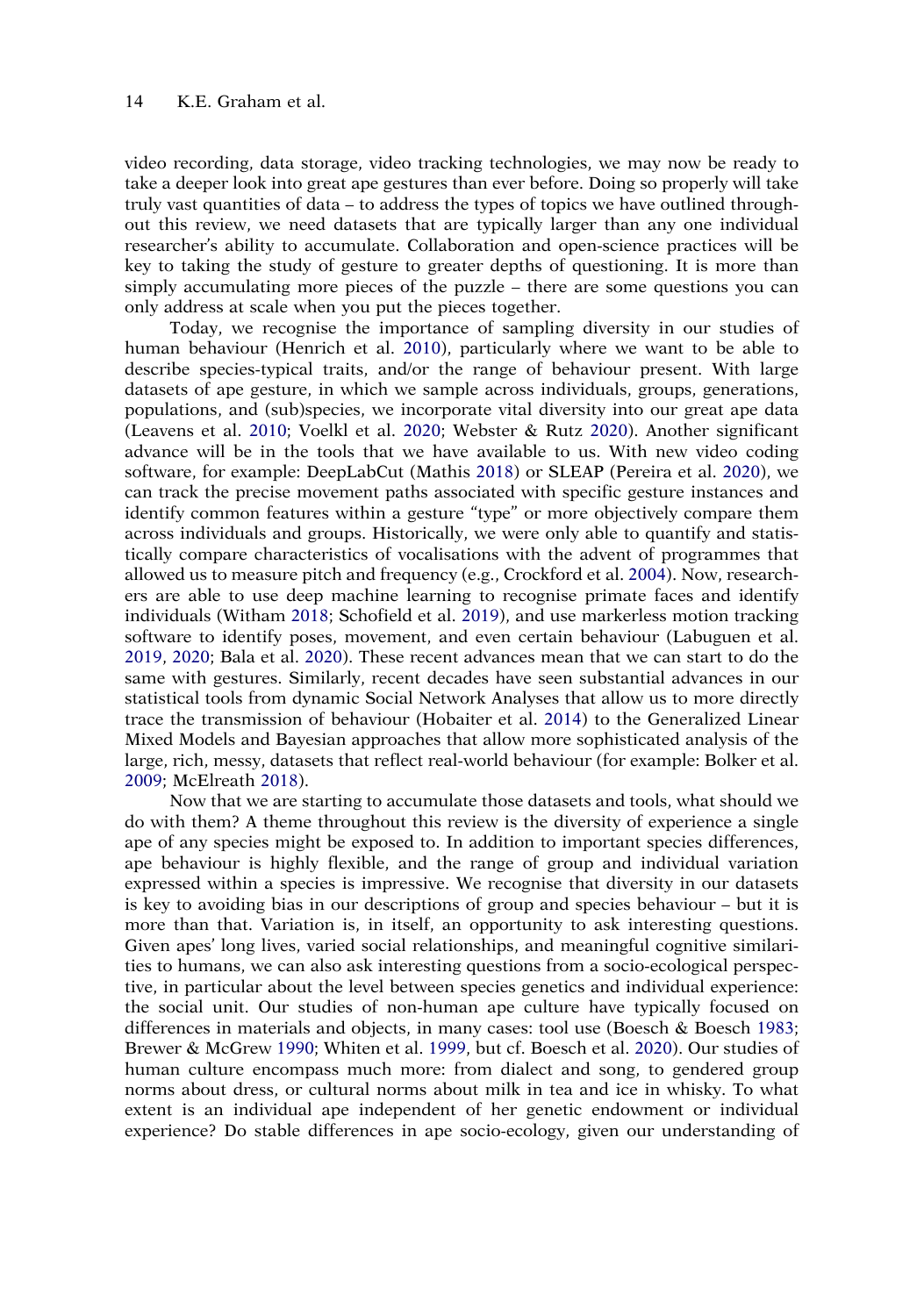<span id="page-15-7"></span><span id="page-15-6"></span>other apes' shared capacity for recognising others' behaviour and mind (Hare et al. [2001;](#page-18-19) Krupenye et al. [2016](#page-19-19); Crockford et al. [2017](#page-16-19)), lead to established differences in social "norms"? If so, gesture may be particularly well suited to exploring them – the very large repertoires of signals, with scope for flexibility and individual expression, offers a potential to be a tool with which we can explore other aspects of ape cognition that are not directly observable. When an ape gestures, she has something "in mind"; understanding ape gesture from the perspective of the ape who is using it, allows us to ask questions about how their genetics, socio-ecology, individual differences, and group-cultures impact their thinking and experience of their world.

#### DISCLOSURE STATEMENT

No potential conflict of interest was reported by the authors.

#### AUTHOR CONTRIBUTION

Authors contributed equally to this paper. Middle authorship order was decided randomly, by two guinea pigs picking cucumber pieces with the authors' initials on them out of a pot.

#### ORCID

*Kirsty E. Graham* http://orcid.org/0000-0002-7422-7676 *Gal Badihi* http://orcid.org/0000-0001-5025-906X *Alexandra Safryghin* http://orcid.org/0000-0002-8019-5455 *Charlotte Grund* http://orcid.org/0000-0001-8993-5176 *Catherine Hobaiter* http://orcid.org/0000-0002-3893-0524

#### REFERENCES

- <span id="page-15-3"></span>Baker MC, Cunningham MA. [1985](#page-12-0). The biology of bird-song dialects. Behav Brain Sci. 8 (1):85–100. doi:[10.1017/S0140525X00019750](https://doi.org/10.1017/S0140525X00019750)
- <span id="page-15-5"></span>Bala PC, Eisenreich BR, Yoo SBM, Hayden BY, Park HS, Zimmermann J. [2020](#page-14-0). Automated markerless pose estimation in freely moving macaques with OpenMonkeyStudio. Nat Commun. 11:4560. doi:[10.1038/s41467-020-18441-5](https://doi.org/10.1038/s41467-020-18441-5)
- <span id="page-15-1"></span>Bard KA. [1987.](#page-8-0) Behavioral development in young orangutans: ontogeny of object manipulation, arboreal behavior, and food sharing [Unpublished Doctoral Dissertation]. Georgia (USA): Georgia State University.
- <span id="page-15-0"></span>Bard KA, Dunbar S, Maguire-Herring V, Veira Y, Hayes KG, McDonald K. [2014.](#page-8-1) Gestures and social-emotional communicative development in chimpanzee infants: gestural development in chimpanzees. Am J Primatol. 76(1):14–29. doi:[10.1002/ajp.22189](https://doi.org/10.1002/ajp.22189)
- <span id="page-15-2"></span>Biro D, Inoue-Nakamura N, Tonooka R, Yamakoshi G, Sousa C, Matsuzawa T. [2003](#page-11-0). Cultural innovation and transmission of tool use in wild chimpanzees: evidence from field experiments. Anim Cogn. 6(4):213–223. doi:[10.1007/s10071-003-0183-x](https://doi.org/10.1007/s10071-003-0183-x)
- <span id="page-15-4"></span>Boesch C. [1995](#page-12-1). Innovation in wild chimpanzees (*Pan troglodytes*). Int J Primatol. 16(1):1–16. doi:[10.1007/BF02700150](https://doi.org/10.1007/BF02700150)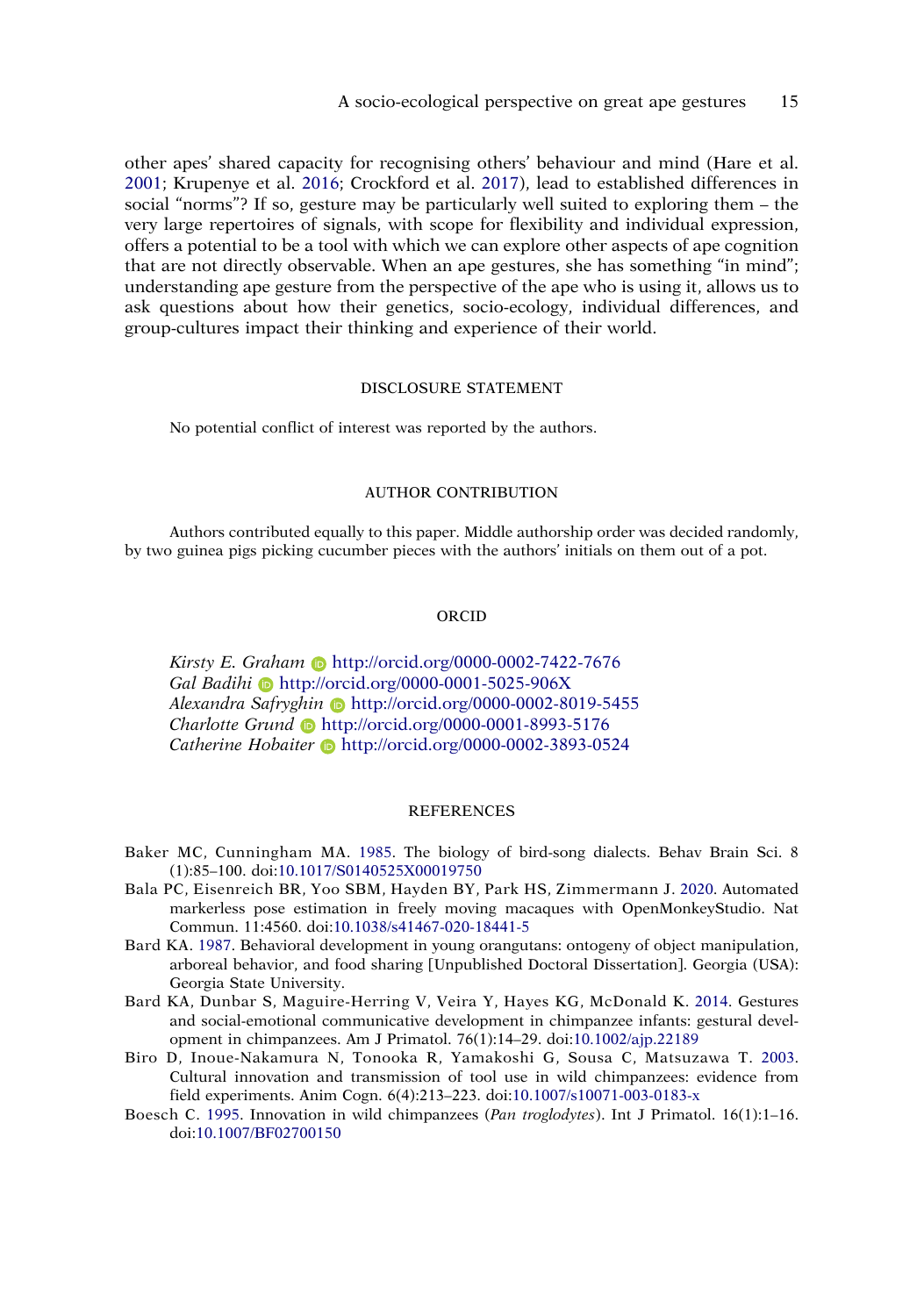- <span id="page-16-17"></span>Boesch C, Boesch H. [1983.](#page-14-1) Optimisation of nut-cracking with natural hammers by wild chimpanzees. Behaviour. 83(3–4):265–286. doi:[10.1163/156853983X00192](https://doi.org/10.1163/156853983X00192)
- <span id="page-16-10"></span>Boesch C, Kalan AK, Mundry R, Arandjelovic M, Pika S, Dieguez P, Ayimisin EA, Barciela A, Coupland C, Egbe VE, et al. [2020](#page-11-1). Chimpanzee ethnography reveals unexpected cultural diversity. Nat Hum Behav. 4:910–916. doi:[10.1038/s41562-020-](https://doi.org/10.1038/s41562-020-0890-1)  [0890-1](https://doi.org/10.1038/s41562-020-0890-1)
- <span id="page-16-16"></span>Bolker BM, Brooks ME, Clark CJ, Geange SW, Poulsen JR, Stevens MHH, White J-SS. [2009](#page-14-2). Generalized linear mixed models: a practical guide for ecology and evolution. Trends Ecol Evol. 24(3):127–135. doi:[10.1016/j.tree.2008.10.008](https://doi.org/10.1016/j.tree.2008.10.008)
- <span id="page-16-18"></span>Brewer SM, McGrew WC. [1990.](#page-14-3) Chimpanzee use of a tool-set to get honey. Folia Primatol. 54 (10):100–104. doi:[10.1159/000156429](https://doi.org/10.1159/000156429)
- <span id="page-16-2"></span>Byrne RW, Byrne JM. [1993.](#page-4-0) Complex leaf-gathering skills of mountain gorillas (*Gorilla g. beringei*): variability and standardization. Am J Primatol. 31(4):241–261. doi:[10.1002/](https://doi.org/10.1002/ajp.1350310402)  [ajp.1350310402](https://doi.org/10.1002/ajp.1350310402)
- <span id="page-16-0"></span>Byrne RW, Cartmill E, Genty E, Graham KE, Hobaiter C, Tanner J. [2017.](#page-2-0) Great ape gestures: intentional communication with a rich set of innate signals. Anim Cogn. 20(4):755–769. doi:[10.1007/s10071-017-1096-4](https://doi.org/10.1007/s10071-017-1096-4)
- <span id="page-16-11"></span>Byrne RW, Hobaiter C, Klailova M. [2011](#page-11-2). Local traditions in gorilla manual skill: evidence for observational learning of behavioral organization. Anim Cogn. 14(5):683–693. doi:[10.1007/](https://doi.org/10.1007/s10071-011-0403-8)  [s10071-011-0403-8](https://doi.org/10.1007/s10071-011-0403-8)
- <span id="page-16-1"></span>Caldecott J, Kapos V. [2005.](#page-2-1) Great ape habitats: tropical moist forests of the old world. In: Caldecott J, Miles L, editors. World atlas of great apes and their conservation. Berkeley (CA): University of California Press; p. 31–42.
- <span id="page-16-5"></span>Cartmill E. [2008.](#page-8-2) Gestural communication in orangutans (*Pongo pygmaeus* and *Pongo abelii*): a cognitive approach [Unpublished PhD Thesis]. St Andrews (UK): University of St Andrews.
- <span id="page-16-3"></span>Cartmill EA, Byrne RW. [2007.](#page-4-1) Orangutans modify their gestural signaling according to their audience's comprehension. Curr Biol. 17(15):1345–1348. doi:[10.1016/j.cub.2007.06.069](https://doi.org/10.1016/j.cub.2007.06.069)
- <span id="page-16-6"></span>Cartmill EA, Byrne RW. [2010](#page-8-3). Semantics of primate gestures: intentional meanings of orangutan gestures. Anim Cogn. 13(6):793–804. doi:[10.1007/s10071-010-0328-7](https://doi.org/10.1007/s10071-010-0328-7)
- <span id="page-16-7"></span>Clark AP. [1993.](#page-10-0) Rank differences in the production of vocalizations by wild chimpanzees as a function of social context. Am J Primatol. 31(3):159–179. doi:[10.1002/ajp.1350310302](https://doi.org/10.1002/ajp.1350310302)
- <span id="page-16-8"></span>Clay Z, Zuberbühler K. [2012](#page-10-1). Communication during sex among female bonobos: effects of dominance, solicitation and audience. Sci Rep. 2(1):291. doi:[10.1038/srep00291](https://doi.org/10.1038/srep00291)
- <span id="page-16-15"></span>Cooperrider K. [2020](#page-12-2). Universals and diversity in gesture. Gesture. 18:209–238. doi:[10.1075/](https://doi.org/10.1075/gest.19011.coo)  [gest.19011.coo](https://doi.org/10.1075/gest.19011.coo)
- <span id="page-16-13"></span>Cooperrider K, Abner N, Goldin-Meadow S. [2018a](#page-12-2). The palm-up puzzle: meanings and origins of a widespread form in gesture and sign. Front Commun. 3:23. doi:[10.3389/](https://doi.org/10.3389/fcomm.2018.00023)  [fcomm.2018.00023](https://doi.org/10.3389/fcomm.2018.00023)
- <span id="page-16-14"></span>Cooperrider K, Slotta J, Núñez R. [2018b](#page-12-3). The preference for pointing with the hand is not universal. Cogn Sci. 42(4):1375–1390. doi:[10.1111/cogs.12585](https://doi.org/10.1111/cogs.12585)
- <span id="page-16-9"></span>Cowlishaw G, Dunbar RIM. [1991](#page-10-2). Dominance rank and mating success in male primates. Anim Behav. 41(6):1045–1056. doi:[10.1016/S0003-3472\(05\)80642-6](https://doi.org/10.1016/S0003-3472(05)80642-6)
- <span id="page-16-12"></span>Crockford C, Herbinger I, Vigilant L, Boesch C. [2004.](#page-11-3) Wild chimpanzees produce group-specific calls: a case for vocal learning? Ethology. 110(3):221–243. doi:[10.1111/](https://doi.org/10.1111/j.1439-0310.2004.00968.x)  [j.1439-0310.2004.00968.x](https://doi.org/10.1111/j.1439-0310.2004.00968.x)
- <span id="page-16-4"></span>Crockford C, Wittig RM, Langergraber K, Ziegler TE, Zuberbühler K, Deschner T. [2013](#page-6-0). Urinary oxytocin and social bonding in related and unrelated wild chimpanzees. Proc R Soc Lond B. 280:20122765.
- <span id="page-16-19"></span>Crockford C, Wittig RM, Zuberbühler K. [2017.](#page-15-6) Vocalizing in chimpanzees is influenced by social-cognitive processes. Sci Adv. 3:e1701742. doi:[10.1126/sciadv.1701742](https://doi.org/10.1126/sciadv.1701742)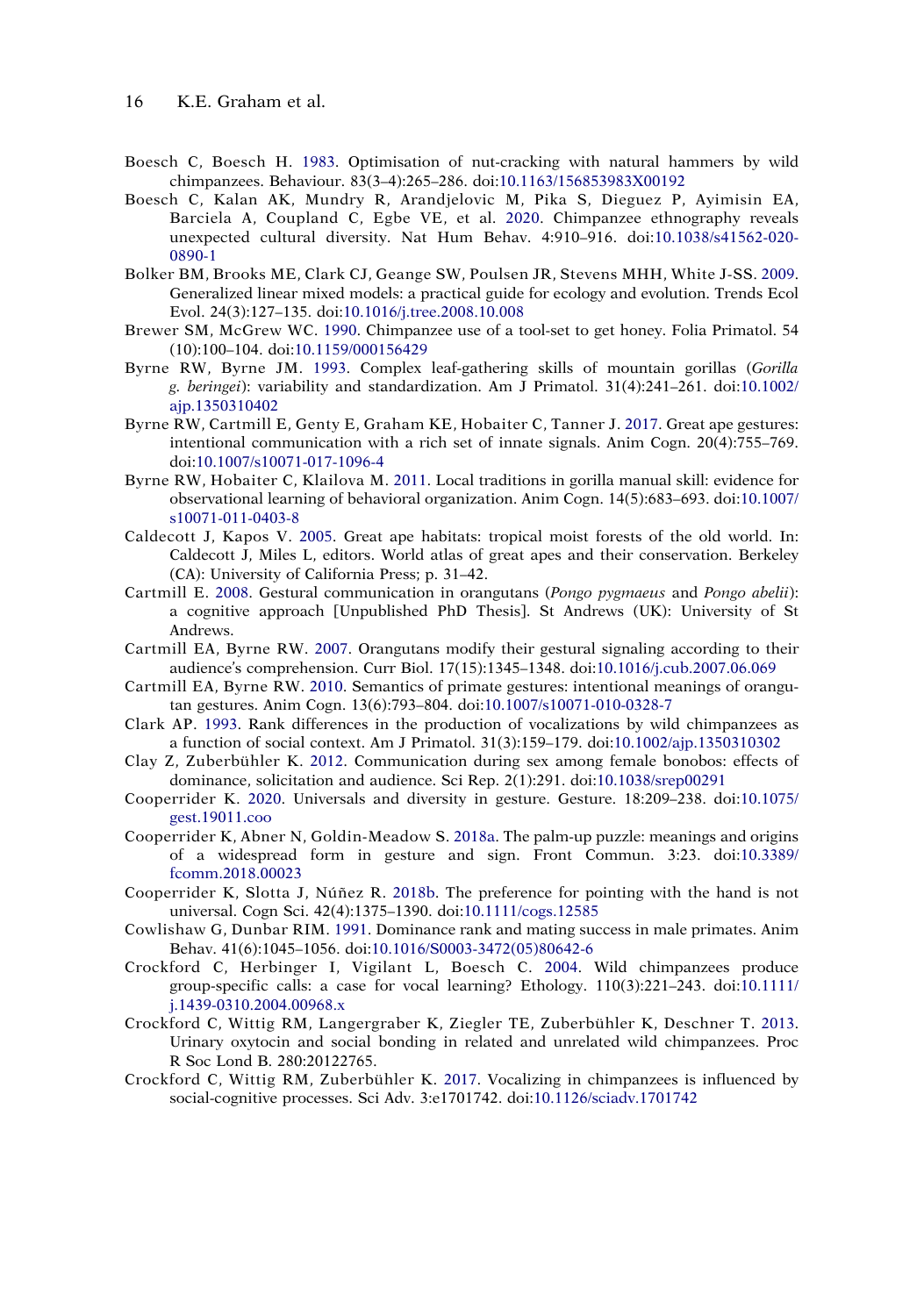- <span id="page-17-11"></span>Demuru E, Ferrari PF, Palagi E. [2015](#page-9-0). Emotionality and intentionality in bonobo playful communication. Anim Cogn. 18(1):333–344. doi:[10.1007/s10071-014-0804-6](https://doi.org/10.1007/s10071-014-0804-6)
- <span id="page-17-3"></span>Doran D. [1997.](#page-4-2) Influence of seasonality on activity patterns, feeding behavior, ranging, and grouping patterns in tai chimpanzees. Int J Primatol. 18:183–206. doi:[10.1023/](https://doi.org/10.1023/A:1026368518431)  [A:1026368518431](https://doi.org/10.1023/A:1026368518431)
- <span id="page-17-2"></span>Doran DM, McNeilage A. [1998.](#page-4-3) Gorilla ecology and behavior. Evol Anthropol. 6(4):120–131. doi:[10.1002/\(SICI\)1520-6505\(1998\)6:4<120::AID-EVAN2>3.0.CO;2-H](https://doi.org/10.1002/(SICI)1520-6505(1998)6:4%3C120::AID-EVAN2%3E3.0.CO;2-H)
- <span id="page-17-17"></span>Enfield NJ, Kita S, de Ruiter JP. [2007](#page-12-4). Primary and secondary pragmatic functions of pointing gestures. J Pragmat. 39:1722–1741. doi:[10.1016/j.pragma.2007.03.001](https://doi.org/10.1016/j.pragma.2007.03.001)
- <span id="page-17-13"></span>Fedurek P, Neumann C, Bouquet Y, Mercier S, Magris M, Quintero F, Zuberbühler K. [2019](#page-10-3). Behavioural patterns of vocal greeting production in four primate species. R Soc Open Sci. 6(4):182181. doi:[10.1098/rsos.182181](https://doi.org/10.1098/rsos.182181)
- <span id="page-17-14"></span>Fedurek P, Tkaczynski PJ, Hobaiter C, Zuberbühler K, Wittig RM, Crockford C. [2021.](#page-10-4) The function of chimpanzee greeting calls is modulated by their acoustic variation. Anim Behav. 174:279–289. doi:[10.1016/j.anbehav.2021.02.002](https://doi.org/10.1016/j.anbehav.2021.02.002)
- <span id="page-17-15"></span>Fitch WT. [2009](#page-12-0). Birdsong normalized by culture. Nature. 459(7246):519–520. doi:[10.1038/](https://doi.org/10.1038/459519a)  [459519a](https://doi.org/10.1038/459519a)
- <span id="page-17-5"></span>Foerster S, Franz M, Murray CM, Gilby IC, Feldblum JT, Walker KK, Pusey AE. [2016](#page-5-0). Chimpanzee females queue but males compete for social status. Sci Rep. 6:35404. doi:[10.1038/srep35404](https://doi.org/10.1038/srep35404)
- <span id="page-17-4"></span>Fröhlich M, Bartolotta N, Fryns C, Wagner C, Momon L, Jaffrezic M, Mitra Setia T, Schuppli C, van Noordwijk M, van Schaik CP. [2021.](#page-5-1) Wild-captive contrasts in non-vocal communicative repertoires and functional specificity in orang-utans. Preprint: BioRXiv. doi:[10.1101/2021.01.19.426493](https://doi.org/10.1101/2021.01.19.426493)
- <span id="page-17-7"></span>Fröhlich M, Lee K, Setia TM, Schuppli C, van Schaik CP. [2019.](#page-7-0) The loud scratch: a newly identified gesture of Sumatran orangutan mothers in the wild. Biol Lett. 15(7):20190209. doi:[10.1098/rsbl.2019.0209](https://doi.org/10.1098/rsbl.2019.0209)
- <span id="page-17-8"></span>Fröhlich M, Müller G, Zeiträg C, Wittig RM, Pika S. [2017.](#page-7-1) Gestural development of chimpanzees in the wild: the impact of interactional experience. Anim Behav. 134:271–282. doi:[10.1016/j.anbehav.2016.12.018](https://doi.org/10.1016/j.anbehav.2016.12.018)
- <span id="page-17-9"></span>Fröhlich M, Wittig RM, Pika S. [2016a](#page-8-1). Play-solicitation gestures in chimpanzees in the wild: flexible adjustment to social circumstances and individual matrices. R Soc Open Sci. 3 (8):160278. doi:[10.1098/rsos.160278](https://doi.org/10.1098/rsos.160278)
- <span id="page-17-10"></span>Fröhlich M, Wittig RM, Pika S. [2016b](#page-8-4). Should I stay or should I go? Initiation of joint travel in mother–infant dyads of two chimpanzee communities in the wild. Anim Cogn. 19 (3):483–500. doi:[10.1007/s10071-015-0948-z](https://doi.org/10.1007/s10071-015-0948-z)
- <span id="page-17-6"></span>Fruth B, Hohmann G. [2002.](#page-6-1) How bonobos handle hunts and harvests: why share food?. In: Boesch C, et al., editors. Behavioural diversity in chimpanzees and bonobos. Cambridge (UK): Cambridge University Press; p. 231–243.
- <span id="page-17-1"></span>Furuichi T, Sanz C, Koops K, Sakamaki T, Ryu H, Tokuyama N, Morgan D. [2015](#page-4-4). Why do wild bonobos not use tools like chimpanzees do? Behaviour. 152:425–460. doi:[10.1163/](https://doi.org/10.1163/1568539X-00003226)  [1568539X-00003226](https://doi.org/10.1163/1568539X-00003226)
- <span id="page-17-16"></span>Garland EC, Rendell L, Lamoni L, Poole MM, Noad MJ. [2017](#page-12-0). Song hybridization events during revolutionary song change provide insights into cultural transmission in humpback whales. Proc Natl Acad Sci USA. 114(30):7822–7829. doi:[10.1073/pnas.1621072114](https://doi.org/10.1073/pnas.1621072114)
- <span id="page-17-12"></span>Genty E, Breuer T, Hobaiter C, Byrne RW. [2009](#page-9-1). Gestural communication of the gorilla (*Gorilla gorilla*): repertoire, intentionality and possible origins. Anim Cogn. 12 (3):527–546. doi:[10.1007/s10071-009-0213-4](https://doi.org/10.1007/s10071-009-0213-4)
- <span id="page-17-0"></span>Ghazanfar AA, Santos LR. [2004.](#page-3-0) Primate brains in the wild: the sensory bases for social interactions. Nat Rev Neurosci. 5(8):603–616. doi:[10.1038/nrn1473](https://doi.org/10.1038/nrn1473)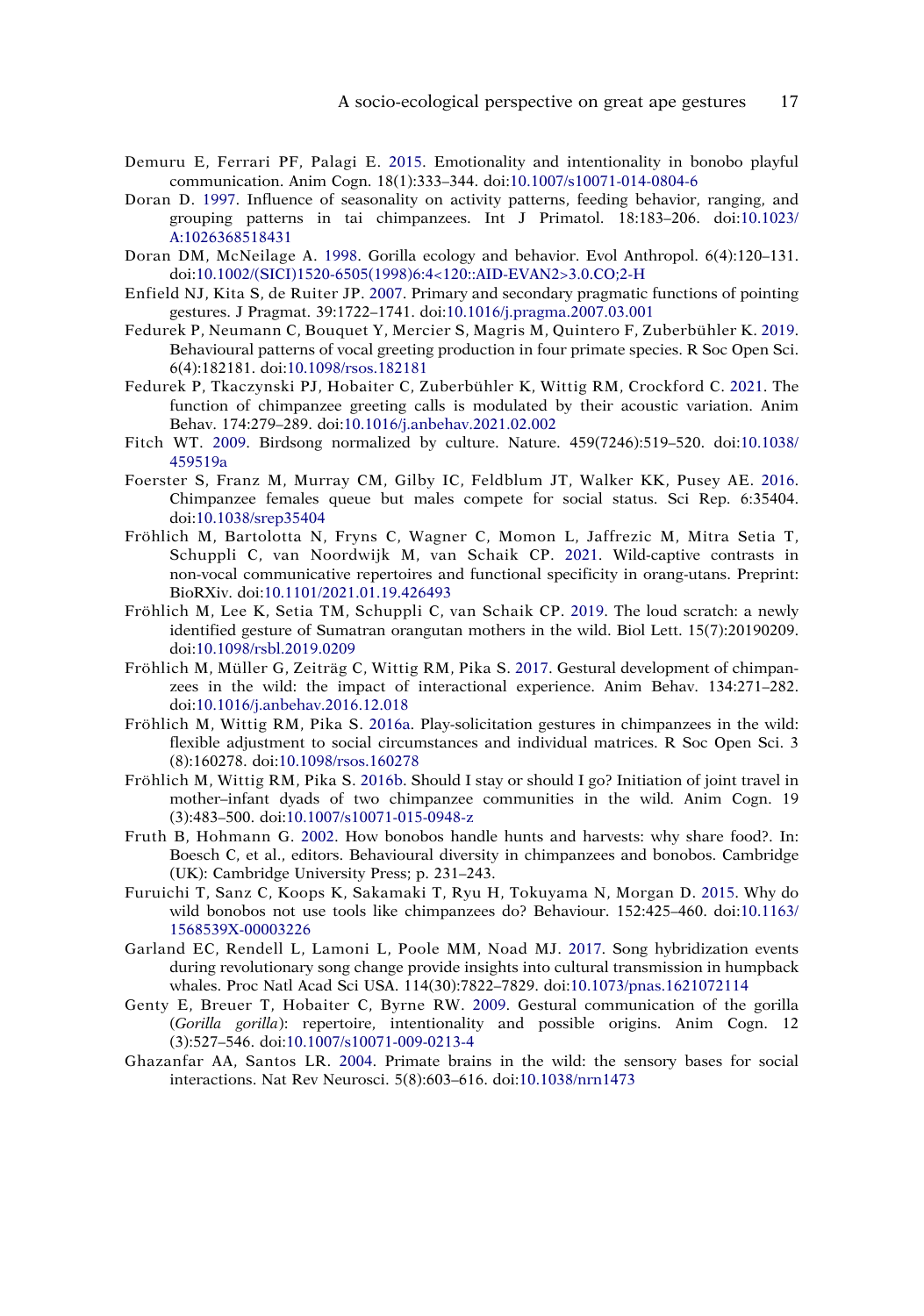- <span id="page-18-12"></span>Gilby IC, Brent LJN, Wroblewski EE, Rudicell RS, Hahn BH, Goodall J, Pusey AE. [2013](#page-9-2). Fitness benefits of coalitionary aggression in male chimpanzees. Behav Ecol Sociobiol. 67 (3):373–381. doi:[10.1007/s00265-012-1457-6](https://doi.org/10.1007/s00265-012-1457-6)
- <span id="page-18-6"></span>Goldstone LG, Sommer V, Nurmi N, Stephens C, Fruth B. [2016.](#page-6-1) Food begging and sharing in wild bonobos (*Pan paniscus*): assessing relationship quality? Primates. 57:367–376. doi:[10.1007/s10329-016-0522-6](https://doi.org/10.1007/s10329-016-0522-6)
- <span id="page-18-3"></span>Graham KE, Furuichi T, Byrne RW. [2017](#page-3-1). The gestural repertoire of the wild bonobo (*Pan paniscus*): a mutually understood communication system. Anim Cogn. 20(2):171–177. doi:[10.1007/s10071-016-1035-9](https://doi.org/10.1007/s10071-016-1035-9)
- <span id="page-18-15"></span>Graham KE, Furuichi T, Byrne RW. [2020](#page-10-5). Context, not sequence order, affects the meaning of bonobo (*Pan paniscus*) gestures. Gesture. 19:336–365. doi:[10.1075/gest.19028.gra](https://doi.org/10.1075/gest.19028.gra)
- <span id="page-18-1"></span>Graham KE, Hobaiter C, Ounsley J, Furuichi T, Byrne RW. [2018.](#page-2-2) Bonobo and chimpanzee gestures overlap extensively in meaning. PLoS Biol. 16(2):e2004825. doi:[10.1371/journal.](https://doi.org/10.1371/journal.pbio.2004825)  [pbio.2004825](https://doi.org/10.1371/journal.pbio.2004825)
- <span id="page-18-5"></span>Gruber T, Clay Z. [2016](#page-5-2). A comparison between bonobos and chimpanzees: a review and update. Evol Anthropol. 25(5):239–252. doi:[10.1002/evan.21501](https://doi.org/10.1002/evan.21501)
- <span id="page-18-8"></span>Grueter CC, Robbins AM, Abavandimwe D, Vecellio V, Ndagijimana F, Ortmann S, Stoinski TS, Robbins MM. [2016](#page-6-2). Causes, mechanisms, and consequences of contest competition among female mountain gorillas in Rwanda. Behav Ecol. 27(3):766–776. doi:[10.1093/beheco/arv212](https://doi.org/10.1093/beheco/arv212)
- <span id="page-18-7"></span>Grueter CC, Stoinski TS. [2016](#page-6-3). Homosexual behavior in female mountain gorillas: reflection of dominance, affiliation, reconciliation or arousal? PLoS ONE. 11(5):e0154185. doi:[10.1371/](https://doi.org/10.1371/journal.pone.0154185)  [journal.pone.0154185](https://doi.org/10.1371/journal.pone.0154185)
- <span id="page-18-17"></span>Halina M, Rossano F, Tomasello M. [2013](#page-13-0). The ontogenetic ritualization of bonobo gestures. Anim Cogn. 16(4):653–666. doi:[10.1007/s10071-013-0601-7](https://doi.org/10.1007/s10071-013-0601-7)
- <span id="page-18-13"></span>Harcourt AH, Stewart KJ. [1996](#page-10-6). Function and meaning of wild gorilla "close" calls 2. Correlations with rank and relatedness. Behaviour. 133(11/12):827–845. doi:[10.1163/](https://doi.org/10.1163/156853996X00260)  [156853996X00260](https://doi.org/10.1163/156853996X00260)
- <span id="page-18-9"></span>Harcourt AH, Stewart KJ. [2007.](#page-6-4) Gorilla society: what we know and don't know. Evol Anthropol. 16(4):147–158. doi:[10.1002/evan.20142](https://doi.org/10.1002/evan.20142)
- <span id="page-18-19"></span>Hare B, Call J, Tomasello M. [2001](#page-15-7). Do chimpanzees know what conspecifics know? Anim Behav. 61(1):139–151. doi:[10.1006/anbe.2000.1518](https://doi.org/10.1006/anbe.2000.1518)
- <span id="page-18-4"></span>Hayashi M, Inoue-Nakamura N. [2011](#page-5-3). From handling stones and nuts to tool-use. In: Matsuzawa T, et al., editors. The chimpanzees of Bossou and Nimba. Japan: Springer; p. 175–182.
- <span id="page-18-18"></span>Henrich J, Heine SJ, Norenzayan A. [2010](#page-14-4). Most people are not WEIRD. Nature. 466(7302):29. doi:[10.1038/466029a](https://doi.org/10.1038/466029a)
- <span id="page-18-2"></span>Hobaiter C, Byrne RW. [2011a](#page-3-1). The gestural repertoire of the wild chimpanzee. Anim Cogn. 14 (5):745–767. doi:[10.1007/s10071-011-0409-2](https://doi.org/10.1007/s10071-011-0409-2)
- <span id="page-18-10"></span>Hobaiter C, Byrne RW. [2011b](#page-8-5). Serial gesturing by wild chimpanzees: its nature and function for communication. Anim Cogn. 14(6):827–838. doi:[10.1007/s10071-011-0416-3](https://doi.org/10.1007/s10071-011-0416-3)
- <span id="page-18-11"></span>Hobaiter C, Byrne RW. [2013.](#page-9-3) Laterality in the gestural communication of wild chimpanzees: laterality in chimpanzee gestural communication. Ann NY Acad Sci. 1288(1):9–16. doi:[10.1111/nyas.12041](https://doi.org/10.1111/nyas.12041)
- <span id="page-18-0"></span>Hobaiter C, Byrne RW. [2014.](#page-2-2) The meanings of chimpanzee gestures. Curr Biol. 24 (14):1596–1600. doi:[10.1016/j.cub.2014.05.066](https://doi.org/10.1016/j.cub.2014.05.066)
- <span id="page-18-14"></span>Hobaiter C, Byrne RW, Zuberbühler K. [2017.](#page-10-7) Wild chimpanzees' use of single and combined vocal and gestural signals. Behav Ecol Sociobiol. 71(6):1–13. doi:[10.1007/s00265-017-](https://doi.org/10.1007/s00265-017-2325-1)  [2325-1](https://doi.org/10.1007/s00265-017-2325-1)
- <span id="page-18-16"></span>Hobaiter C, Poisot T, Zuberbühler K, Hoppitt W, Gruber T. [2014.](#page-11-4) Social network analysis shows direct evidence for social transmission of tool use in wild chimpanzees. PLoS Biol. 12(9):e1001960. doi:[10.1371/journal.pbio.1001960](https://doi.org/10.1371/journal.pbio.1001960)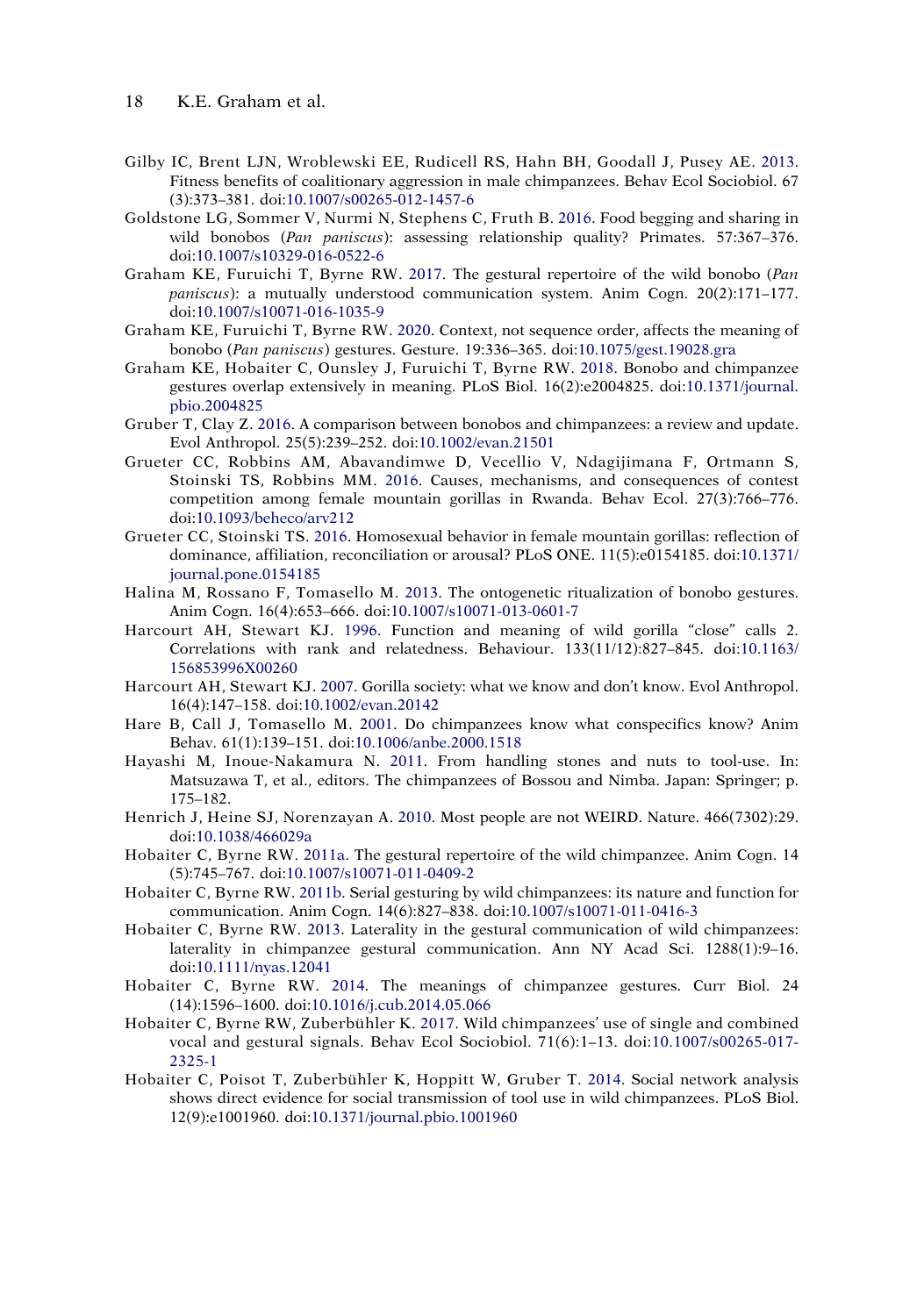- <span id="page-19-12"></span>Hohmann G, Fruth B. [2003.](#page-12-5) Culture in bonobos? Between-species and within-species variation in behavior. Curr Anthropol. 44(4):563–571. doi:[10.1086/377649](https://doi.org/10.1086/377649)
- <span id="page-19-5"></span>Hopkins WD, Leavens DA. [1998](#page-9-4). Hand use and gestural communication in chimpanzees (*Pan troglodytes*). J Comp Psychol. 112(1):95–99. doi:[10.1037/0735-7036.112.1.95](https://doi.org/10.1037/0735-7036.112.1.95)
- <span id="page-19-15"></span>Idani G. [1990](#page-13-1). Relations between unit-groups of bonobos at Wamba, Zaire: encounters and temporary fusions. Afr Stud Monogr. 11(3):153–186.
- <span id="page-19-14"></span>Ishizuka S, Toda K, Furuichi T. [2019](#page-13-2). Genetic analysis of migration pattern of female bonobos (*Pan paniscus*) among three neighboring groups. Int J Primatol. 41:401–414. doi:[10.1007/](https://doi.org/10.1007/s10764-019-00106-w)  [s10764-019-00106-w](https://doi.org/10.1007/s10764-019-00106-w)
- <span id="page-19-2"></span>Itoh N, Nishida T. [2007.](#page-4-2) Chimpanzee grouping patterns and food availability in Mahale Mountains National Park, Tanzania. Primates. 48(2):87–96. doi:[10.1007/s10329-006-0031-0](https://doi.org/10.1007/s10329-006-0031-0)
- <span id="page-19-11"></span>Jakobson R. [1972.](#page-12-6) Motor signs for 'Yes' and 'No'. Lang Soc. 1(1):91–96. doi:[10.1017/](https://doi.org/10.1017/S0047404500006564)  [S0047404500006564](https://doi.org/10.1017/S0047404500006564)
- <span id="page-19-0"></span>Kalan AK, Kulik L, Arandjelovic M, Boesch C, Haas F, Dieguez P, Barratt CD, Abwe EE, Agbor A, Angedakin S, et al. [2020](#page-3-2). Environmental variability supports chimpanzee behavioural diversity. Nat Commun. 11(1):4451. doi:[10.1038/s41467-020-18176-3](https://doi.org/10.1038/s41467-020-18176-3)
- <span id="page-19-4"></span>Kano T. [1982](#page-6-5). The social group of pygmy chimpanzees (*Pan paniscus*) of Wamba. Primates. 23 (2):171–188. doi:[10.1007/BF02381159](https://doi.org/10.1007/BF02381159)
- <span id="page-19-13"></span>Kano T. [1997.](#page-12-7) Leaf-dropping sexual display exhibited by a male bonobo at Wamba. Pan Afr News. 4(1):3–4. doi:[10.5134/143351](https://doi.org/10.5134/143351)
- <span id="page-19-10"></span>Kendon A. [2002](#page-12-3). Some uses of the head shake. GEST. 2(2):147–182. doi:[10.1075/gest.2.2.03ken](https://doi.org/10.1075/gest.2.2.03ken)
- <span id="page-19-7"></span>Kersken V, Gómez J-C, Liszkowski U, Soldati A, Hobaiter C. [2019](#page-10-5). A gestural repertoire of 1-to 2-year-old human children: in search of the ape gestures. Anim Cogn. 22(4):577–595. doi:[10.1007/s10071-018-1213-z](https://doi.org/10.1007/s10071-018-1213-z)
- <span id="page-19-1"></span>Knox A, Markx J, How E, Azis A, Hobaiter C, van Veen FJF, Morrogh-Bernard H. [2019](#page-3-1). Gesture use in communication between mothers and offspring in wild orang-utans (*Pongo pygmaeus wurmbii*) from the Sabangau Peat-swamp Forest, Borneo. Int J Primatol. 40 (3):393–416. doi:[10.1007/s10764-019-00095-w](https://doi.org/10.1007/s10764-019-00095-w)
- <span id="page-19-3"></span>Kolodny O, Edelman S. [2018](#page-5-4). The evolution of the capacity for language: the ecological context and adaptive value of a process of cognitive hijacking. Phil Trans R Soc B. 373 (1743):20170052. doi:[10.1098/rstb.2017.0052](https://doi.org/10.1098/rstb.2017.0052)
- <span id="page-19-8"></span>Koops K, McGrew WC, Matsuzawa T. [2013.](#page-11-5) Ecology of culture: do environmental factors influence foraging tool use in wild chimpanzees, *Pan troglodytes verus*? Anim Behav. 85 (1):175–185. doi:[10.1016/j.anbehav.2012.10.022](https://doi.org/10.1016/j.anbehav.2012.10.022)
- <span id="page-19-9"></span>Koops K, Visalberghi E, van Schaik CP. [2014.](#page-11-5) The ecology of primate material culture. Biol Lett. 10:20140508. doi:[10.1098/rsbl.2014.0508](https://doi.org/10.1098/rsbl.2014.0508)
- <span id="page-19-19"></span>Krupenye C, Kano F, Hirata S, Call J, Tomasello M. [2016.](#page-15-6) Great apes anticipate that other individuals will act according to false beliefs. Science. 354:110–114. doi:[10.1126/science.](https://doi.org/10.1126/science.aaf8110)  [aaf8110](https://doi.org/10.1126/science.aaf8110)
- <span id="page-19-17"></span>Labuguen R, Bardeloza DK, Negrete SB, Matsumoto J, Inoue K, Shibata T. [2019](#page-14-5). Primate markerless pose estimation and movement analysis using DeepLabCut. In: 2019 Joint 8th International Conference on Informatics, Electronics & Vision (ICIEV) and 2019 3rd International Conference on Imaging, Vision & Pattern Recognition (icIVPR); May 30. IEEE. p. 297–300. doi: [10.1109/ICIEV.2019.8858533](https://doi.org/10.1109/ICIEV.2019.8858533)
- <span id="page-19-18"></span>Labuguen R, Matsumoto J, Negrete SB, Nishimaru H, Nishijo H, Takada M, Go Y, Inoue KI, Shibata T. [2020.](#page-14-0) MacaquePose: a novel "in the wild" macaque monkey pose dataset for markerless motion capture. Front Behav Neurosci. 14:581154. doi:[10.3389/](https://doi.org/10.3389/fnbeh.2020.581154)  [fnbeh.2020.581154](https://doi.org/10.3389/fnbeh.2020.581154)
- <span id="page-19-6"></span>Laporte MNC, Zuberbühler K. [2010](#page-10-3). Vocal greeting behaviour in wild chimpanzee females. Anim Behav. 80(3):467–473. doi:[10.1016/j.anbehav.2010.06.005](https://doi.org/10.1016/j.anbehav.2010.06.005)
- <span id="page-19-16"></span>Leavens DA, Bard KA, Hopkins WD. [2010.](#page-14-6) BIZARRE chimpanzees do not represent "the chimpanzee". Behav Brain Sci. 33(2–3):100–101. doi:[10.1017/S0140525X10000166](https://doi.org/10.1017/S0140525X10000166)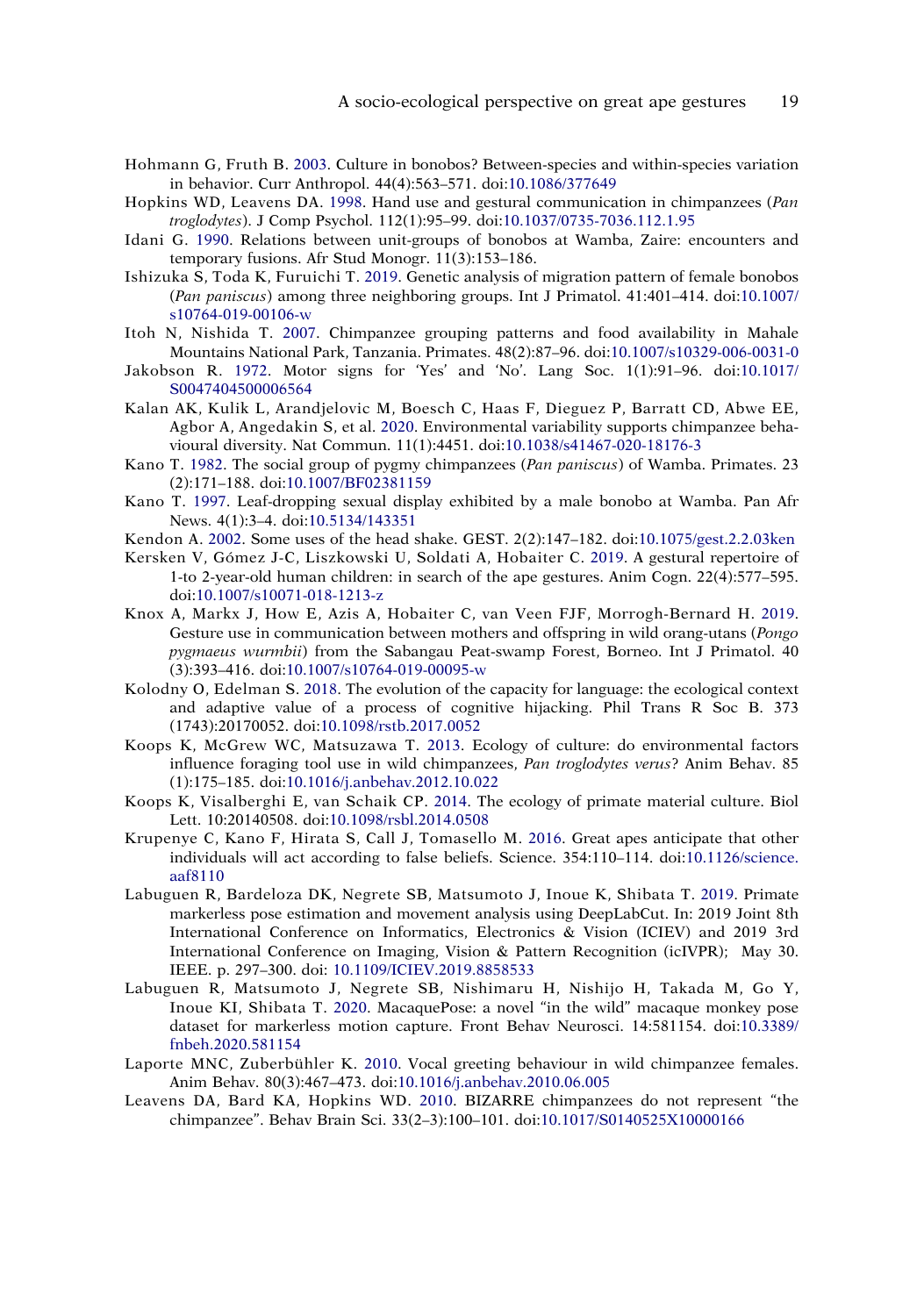- <span id="page-20-6"></span>Lehmann J, Boesch C. [2005](#page-7-2). Bisexually bonded ranging in chimpanzees (*Pan troglodytes verus*). Behav Ecol Sociobiol. 57(6):525–535. doi:[10.1007/s00265-004-0891-5](https://doi.org/10.1007/s00265-004-0891-5)
- <span id="page-20-5"></span>Lehmann J, Boesch C. [2008](#page-6-6). Sexual differences in chimpanzee sociality. Int J Primatol. 29 (1):65–81. doi:[10.1007/s10764-007-9230-9](https://doi.org/10.1007/s10764-007-9230-9)
- <span id="page-20-2"></span>Liebal K, Call J, Tomasello M. [2004](#page-4-1). Use of gesture sequences in chimpanzees. Am J Primatol. 64(4):377–396. doi:[10.1002/ajp.20087](https://doi.org/10.1002/ajp.20087)
- <span id="page-20-8"></span>Liebal K, Pika S, Tomasello M. [2006](#page-8-2). Gestural communication of orangutans (*Pongo pygmaeus*). GEST. 6(1):1–38. doi:[10.1075/gest.6.1.02lie](https://doi.org/10.1075/gest.6.1.02lie)
- <span id="page-20-10"></span>Lonsdorf EV, Anderson KE, Stanton MA, Shender M, Heintz MR, Goodall J, Murray CM. [2014a.](#page-9-5) Boys will be boys: sex differences in wild infant chimpanzee social interactions. Anim Behav. 88:79–83. doi:[10.1016/j.anbehav.2013.11.015](https://doi.org/10.1016/j.anbehav.2013.11.015)
- <span id="page-20-11"></span>Lonsdorf EV, Markham AC, Heintz MR, Anderson KE, Ciuk DJ, Goodall J, Murray CM. [2014b](#page-9-5). Sex differences in wild chimpanzee behavior emerge during infancy. PLoS ONE. 9 (6):e99099. doi:[10.1371/journal.pone.0099099](https://doi.org/10.1371/journal.pone.0099099)
- <span id="page-20-12"></span>Maestripieri D, Ross SR. [2003](#page-10-8). Maternal influences on infant behavioral development in western lowland gorillas. In: Shohov SP, editor. Advances in psychology research. Vol. 27. Hauppauge (NY): Nova Science Publishers; p. 97–112.
- <span id="page-20-3"></span>Malenky RK, Wrangham RW. [1994.](#page-4-4) A quantitative comparison of terrestrial herbaceous food consumption by *Pan paniscus* in the Lomako Forest, Zaire, and *Pan troglodytes* in the Kibale Forest, Uganda. Am J Primatol. 32(1):1–12. doi:[10.1002/ajp.1350320102](https://doi.org/10.1002/ajp.1350320102)
- <span id="page-20-0"></span>Marshall AJ, Ancrenaz M, Brearley FQ, Fredriksson GM, van Schaik CP, Wich SA. [2008](#page-3-3). The effects of forest phenology and floristics on populations of Bornean and Sumatran orangutans. In: Wich SA, et al., editors. Orangutans: geographic variation in behavioral ecology and conservation. Oxford (UK): Oxford University Press; p. 97–117. doi:[10.1093/](https://doi.org/10.1093/acprof:oso/9780199213276.001.0001)  [acprof:oso/9780199213276.001.0001](https://doi.org/10.1093/acprof:oso/9780199213276.001.0001)
- <span id="page-20-17"></span>Mathis A. [2018.](#page-14-7) DeepLabCut: markerless pose estimation of user-defined body parts with deep learning. Nat Neurosci. 21:1281–1289. doi:[10.1038/s41593-018-0209-y](https://doi.org/10.1038/s41593-018-0209-y)
- <span id="page-20-18"></span>McElreath R. [2018](#page-14-8). Statistical rethinking: a Bayesian course with examples in R and Stan. Boca Raton (FL): Chapman and Hall/CRC.
- <span id="page-20-15"></span>McGrew WC, Tutin CEG. [1978.](#page-11-6) Evidence for a social custom in wild chimpanzees? Man. 13 (2):234. doi:[10.2307/2800247](https://doi.org/10.2307/2800247)
- <span id="page-20-1"></span>Miles JOCL, Annan KA. [2005.](#page-3-4) World atlas of great apes and their conservation. Berkeley (CA): University of California Press.
- <span id="page-20-13"></span>Mitani JC, Nishida T. [1993.](#page-10-9) Contexts and social correlates of long-distance calling by male chimpanzees. Anim Behav. 45:735–746. doi:[10.1006/anbe.1993.1088](https://doi.org/10.1006/anbe.1993.1088)
- <span id="page-20-16"></span>Morrogh-Bernard HC, Morf NV, Chivers DJ, Krützen M. [2010.](#page-13-2) Dispersal patterns of orang-utans (*Pongo* spp.) in a Bornean Peat-swamp Forest. Int J Primatol. 32:362–376. doi:[10.1007/s10764-010-9474-7](https://doi.org/10.1007/s10764-010-9474-7)
- <span id="page-20-4"></span>Moscovice LR, Surbeck M, Fruth B, Hohmann G, Jaeggi AV, Deschner T. [2019.](#page-6-0) The cooperative sex: sexual interactions among female bonobos are linked to increases in oxytocin, proximity and coalitions. Horm Behav. 116:104581. doi:[10.1016/j.yhbeh.2019.104581](https://doi.org/10.1016/j.yhbeh.2019.104581)
- <span id="page-20-9"></span>Muller MN, Mitani JC. [2005](#page-9-6). Conflict and cooperation in wild chimpanzees. Adv Stud Behav. 35:275–331.
- <span id="page-20-14"></span>Murray CM, Eberly LE, Pusey AE. [2006.](#page-10-10) Foraging strategies as a function of season and rank among wild female chimpanzees (*Pan troglodytes*). Behav Ecol. 17(6):1020–1028. doi:[10.1093/beheco/arl042](https://doi.org/10.1093/beheco/arl042)
- <span id="page-20-7"></span>Murray CM, Lonsdorf EV, Stanton MA, Wellens KR, Miller JA, Goodall J, Pusey AE. [2014](#page-8-6). Early social exposure in wild chimpanzees: mothers with sons are more gregarious than mothers with daughters. Proc Natl Acad Sci USA. 111(51):18189–18194. doi:[10.1073/](https://doi.org/10.1073/pnas.1409507111)  [pnas.1409507111](https://doi.org/10.1073/pnas.1409507111)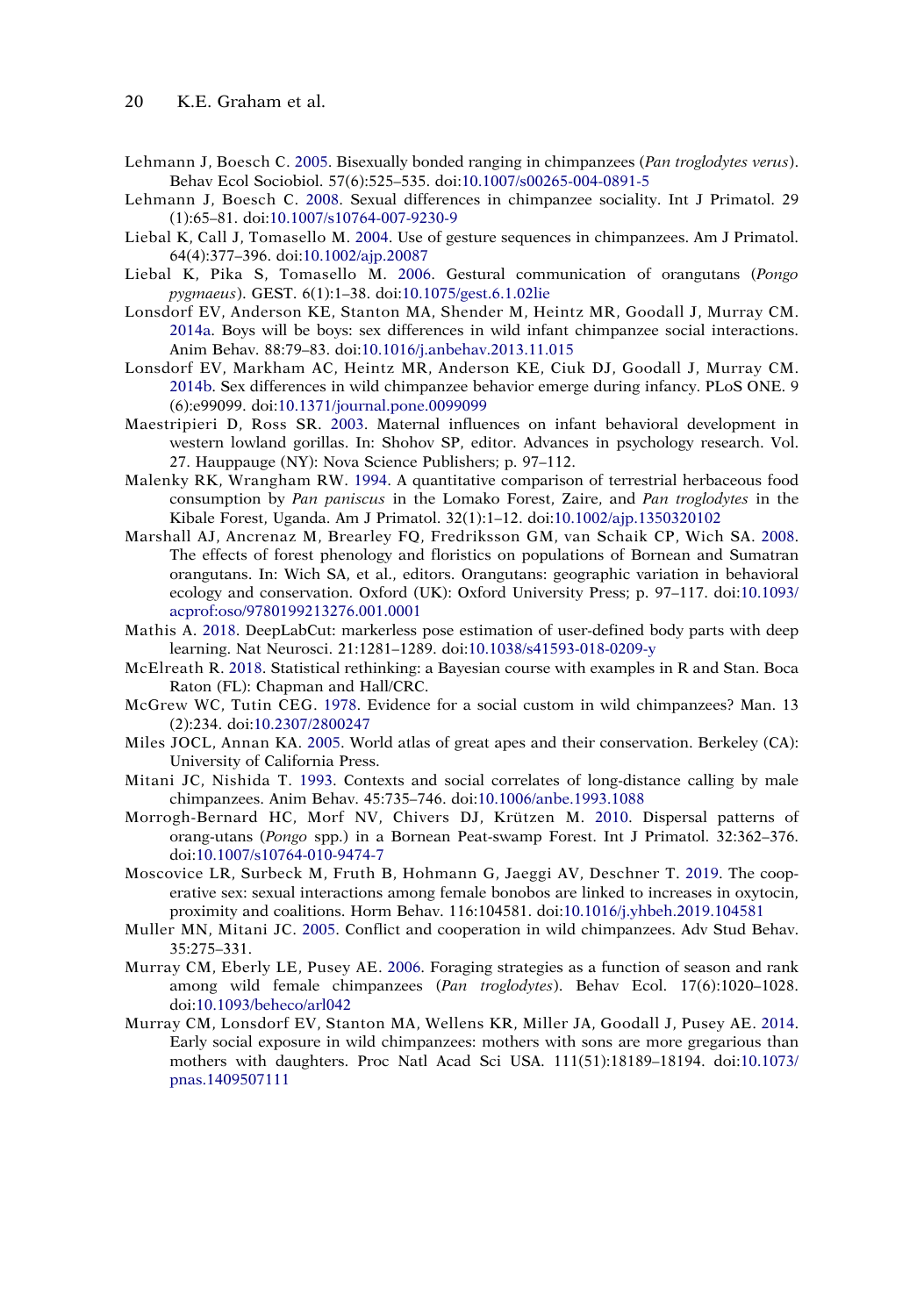- <span id="page-21-10"></span>Murray CM, Mane SV, Pusey AE. [2007.](#page-10-10) Dominance rank influences female space use in wild chimpanzees, *Pan troglodytes*: towards an ideal despotic distribution. Anim Behav. 74 (6):1795–1804. doi:[10.1016/j.anbehav.2007.03.024](https://doi.org/10.1016/j.anbehav.2007.03.024)
- <span id="page-21-11"></span>Muthukrishna M, Morgan TJH, Henrich J. [2016](#page-11-7). The when and who of social learning and conformist transmission. Evol Hum Behav. 37(1):10–20. doi:[10.1016/j.](https://doi.org/10.1016/j.evolhumbehav.2015.05.004)  [evolhumbehav.2015.05.004](https://doi.org/10.1016/j.evolhumbehav.2015.05.004)
- <span id="page-21-16"></span>Nietlisbach P, Arora N, Nater A, Goossens B, van Schaik CP, Krützen M. [2012.](#page-13-2) Heavily malebiased long-distance dispersal of orang-utans (genus: *Pongo)*, as revealed by Y-chromosomal and mitochondrial genetic markers. Mol Ecol. 21:3173–3186. doi:[10.1111/j.1365-](https://doi.org/10.1111/j.1365-294X.2012.05539.x)  [294X.2012.05539.x](https://doi.org/10.1111/j.1365-294X.2012.05539.x)
- <span id="page-21-1"></span>Nishida T. [1968.](#page-3-5) The social group of wild chimpanzees in the Mahali Mountains. Primates. 9 (3):167–224. doi:[10.1007/BF01730971](https://doi.org/10.1007/BF01730971)
- <span id="page-21-15"></span>Nishida T. [1980.](#page-12-1) The leaf-clipping display: a newly-discovered expressive gesture in wild chimpanzees. J Hum Evol. 9:117–128. doi:[10.1016/0047-2484\(80\)90068-8](https://doi.org/10.1016/0047-2484(80)90068-8)
- <span id="page-21-6"></span>Paoli T, Palagi E, Tarli SMB. [2006.](#page-5-5) Reevaluation of dominance hierarchy in bonobos (*Pan paniscus*). Am J Phys Anthropol. 130(1):116–122. doi:[10.1002/ajpa.20345](https://doi.org/10.1002/ajpa.20345)
- <span id="page-21-5"></span>Parish AR. [1996](#page-5-5). Female relationships in bonobos (*Pan paniscus*): evidence for bonding, cooperation, and female dominance in a male-philopatric species. Hum Nat. 7(1):61–96.
- <span id="page-21-3"></span>Parker ST, Kerr M, Markowitz H, Gould J. [1999.](#page-4-5) A survey of tool use in zoo gorillas. In: Parker ST, et al., editors. The mentalities of gorillas and orangutans: comparative perspectives. Cambridge (UK): Cambridge University Press; p. 188–196.
- <span id="page-21-0"></span>Pennec F, Krief S, Hladik A, Lubini Ayingweu C, Bortolamiol S, Bokika Ngawolo JC, Narat V. [2016](#page-3-6). Floristic and structural vegetation typology of bonobo habitats in a forest-savanna mosaic (Bolobo Territory, D.R. Congo). Plant Ecol Evol. 149:199–215. doi:[10.5091/plecevo.2016.1157](https://doi.org/10.5091/plecevo.2016.1157)
- <span id="page-21-2"></span>Pepper JW, Mitani JC, Watts DP. [1999.](#page-3-5) General gregariousness and specific social preferences among wild chimpanzees. Int J Primatol. 20:613–632. doi:[10.1023/A:1020760616641](https://doi.org/10.1023/A:1020760616641)
- <span id="page-21-18"></span>Pereira TD, Tabris N, Li J, Ravindranath S, Papadoyannis ES, Wang ZY, Turner DM, McKenzie-Smith G, Kocker SD, Falkner AL, et al. [2020.](#page-14-7) SLEAP: multi-animal pose tracking. bioRXiv. Preprint. doi:[10.1101/2020.08.31.276246](https://doi.org/10.1101/2020.08.31.276246)
- <span id="page-21-4"></span>Piel AK, Strampelli P, Greathead E, Hernadez-Aguillar RA, Moore J, Stewart FA. [2017](#page-4-6). The diet of open-habitat chimpanzees (*Pan troglodytes schweinfurthii*) in the Issa valley, western Tanzania. J Hum Evol. 112:57–69. doi:[10.1016/j.jhevol.2017.08.016](https://doi.org/10.1016/j.jhevol.2017.08.016)
- <span id="page-21-13"></span>Pika S, Fröhlich M. [2019](#page-11-8). Gestural acquisition in great apes: the social negotiation hypothesis. Anim Cogn. 22(4):551–565. doi:[10.1007/s10071-017-1159-6](https://doi.org/10.1007/s10071-017-1159-6)
- <span id="page-21-7"></span>Pika S, Liebal K, Tomasello M. [2003](#page-8-7). Gestural communication in young gorillas (*Gorilla gorilla*): gestural repertoire, learning, and use. Am J Primatol. 60(3):95–111. doi:[10.1002/](https://doi.org/10.1002/ajp.10097)  [ajp.10097](https://doi.org/10.1002/ajp.10097)
- <span id="page-21-17"></span>Pika S, Liebal K, Tomasello M. [2005.](#page-13-3) Gestural communication in subadult bonobos (*Pan paniscus*): repertoire and use. Am J Primatol. 65(1):39–61. doi:[10.1002/ajp.20096](https://doi.org/10.1002/ajp.20096)
- <span id="page-21-14"></span>Pika S, Nicoladis E, Marentette PF. [2006.](#page-12-8) A cross-cultural study on the use of gestures: evidence for cross-linguistic transfer? Bilingualism. 9(3):319–327. doi:[10.1017/](https://doi.org/10.1017/S1366728906002665)  [S1366728906002665](https://doi.org/10.1017/S1366728906002665)
- <span id="page-21-12"></span>Plooij FX. [1978](#page-11-9). Some basic traits of language in wild chimpanzees? In: Lock A, editor. Action, gesture and symbol. New York (NY): Academic Press; p. 111–131 .
- <span id="page-21-9"></span>Prieur J, Barbu S, Blois-Heulin C, Pika S. [2017](#page-9-7). Captive gorillas' manual laterality: the impact of gestures, manipulators and interaction specificity. Brain Lang. 175:130–145. doi:[10.1016/j.bandl.2017.10.001](https://doi.org/10.1016/j.bandl.2017.10.001)
- <span id="page-21-8"></span>Prieur J, Pika S, Barbu S, Blois-Heulin C. [2016.](#page-9-8) Gorillas are right-handed for their most frequent intraspecific gestures. Anim Behav. 118:165–170. doi:[10.1016/j.](https://doi.org/10.1016/j.anbehav.2016.06.008)  [anbehav.2016.06.008](https://doi.org/10.1016/j.anbehav.2016.06.008)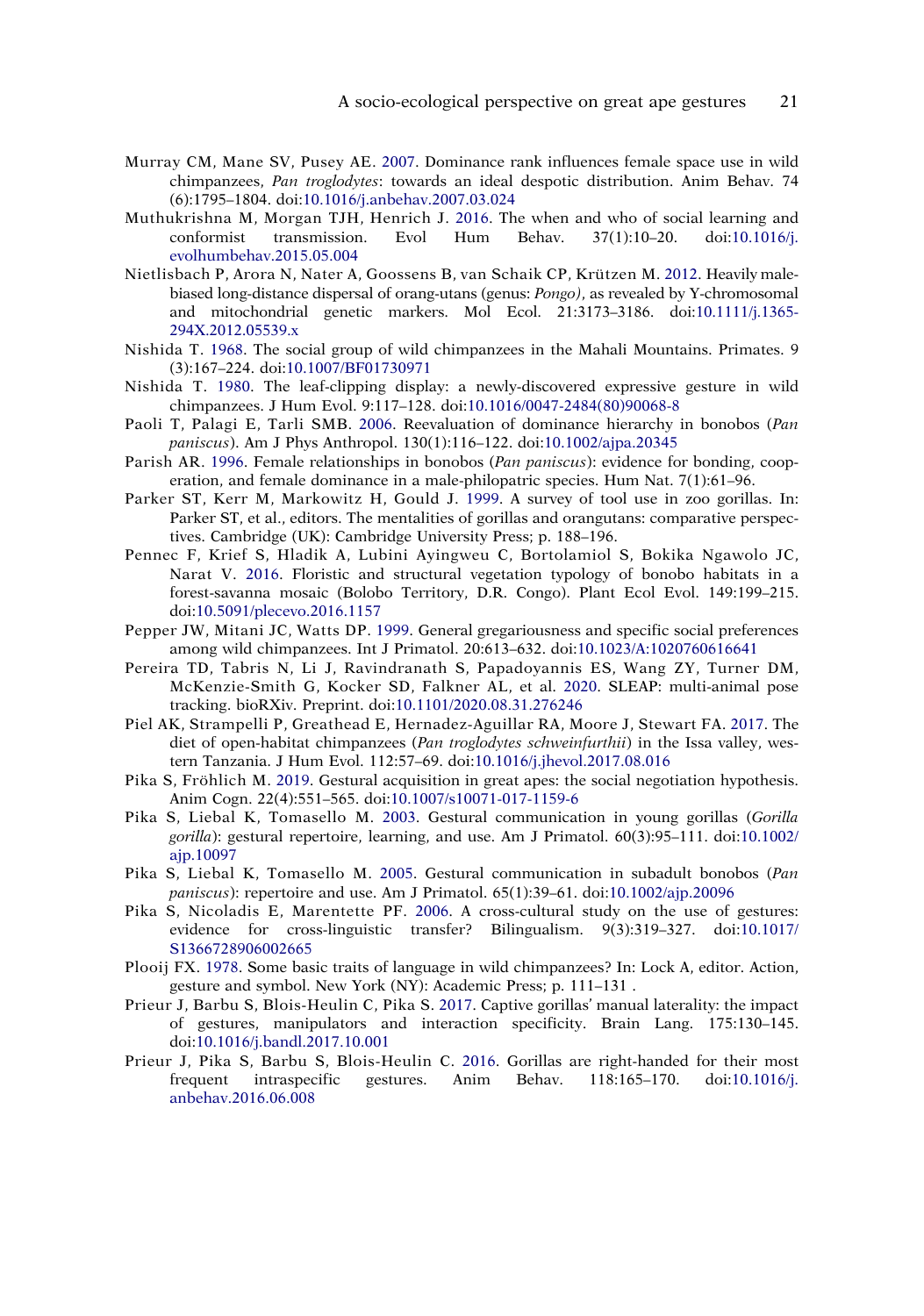- <span id="page-22-2"></span>Pruetz J, Bertolani P. [2009](#page-4-7). Chimpanzee (*Pan troglodytes verus*) behavioral responses to stresses associated with living in a savannah-mosaic environment: implications for hominin adaptations to open habitats. PaleoAnthropology. 2009:252–262. doi:[10.4207/](https://doi.org/10.4207/PA.2009.ART33)  [PA.2009.ART33](https://doi.org/10.4207/PA.2009.ART33)
- <span id="page-22-4"></span>Pusey AE, Schroepfer-Walker K. [2013.](#page-5-6) Female competition in chimpanzees. Phil Trans R Soc B. 368(1631):20130077. doi:[10.1098/rstb.2013.0077](https://doi.org/10.1098/rstb.2013.0077)
- <span id="page-22-13"></span>Reader SM, Laland KN. [2001.](#page-10-11) Primate innovation: sax, age and social rank differences. Int J Primatol. 22(5):787–805. doi:[10.1023/A:1012069500899](https://doi.org/10.1023/A:1012069500899)
- <span id="page-22-10"></span>Remis MJ. [1997.](#page-6-7) Western lowland gorillas (*Gorilla gorilla gorilla*) as seasonal frugivores: use of variable resources. Am J Primatol. 43(2):87–109. doi:[10.1002/\(SICI\)1098-2345\(1997\)](https://doi.org/10.1002/(SICI)1098-2345(1997)43:2%3C87::AID-AJP1%3E3.0.CO;2-T)  [43:2<87::AID-AJP1>3.0.CO;2-T](https://doi.org/10.1002/(SICI)1098-2345(1997)43:2%3C87::AID-AJP1%3E3.0.CO;2-T)
- <span id="page-22-16"></span>Rendell LE, Whitehead H. [2003](#page-12-0). Vocal clans in sperm whales (*Physeter macrocephalus*). Proc R Soc Lond B. 270(1512):225–231. doi:[10.1098/rspb.2002.2239](https://doi.org/10.1098/rspb.2002.2239)
- <span id="page-22-17"></span>Robbins AM, Stoinski T, Fawcett K, Robbins MM. [2009.](#page-13-4) Leave or conceive: natal dispersal and philopatry of female mountain gorillas in the Virunga volcano region. Anim Behav. 77 (4):831–838. doi:[10.1016/j.anbehav.2008.12.005](https://doi.org/10.1016/j.anbehav.2008.12.005)
- <span id="page-22-8"></span>Robbins MM. [2010.](#page-6-8) Male-male interactions in heterosexual and all-male wild mountain gorilla groups. Ethology. 102(7):942–965. doi:[10.1111/j.1439-0310.1996.tb01172.x](https://doi.org/10.1111/j.1439-0310.1996.tb01172.x)
- <span id="page-22-5"></span>Robbins MM, Akantorana M, Arinaitwe J, Kabano P, Kayijamahe C, Gray M, Guschanski K, Richardson J, Roy J, Tindimwebwa V, et al. [2019](#page-5-7). Dispersal and reproductive careers of male mountain gorillas in Bwindi Impenetrable National Park, Uganda. Primates. 60(2):133–142. doi:[10.1007/s10329-019-00718-z](https://doi.org/10.1007/s10329-019-00718-z)
- <span id="page-22-15"></span>Robbins MM, Ando C, Fawcett KA, Grueter CC, Hedwig D, Iwata Y, Lodwick JL, Masi S, Salmi R, Stoinski TS, et al. [2016](#page-11-10). Behavioral variation in gorillas: evidence of potential cultural traits. PLoS ONE. 11(9):e0160483. doi:[10.1371/journal.pone.0160483](https://doi.org/10.1371/journal.pone.0160483)
- <span id="page-22-11"></span>Robbins MM, Robbins AM. [2015](#page-7-3). Dispersal patterns of females in the genus *Gorilla*. In: Furuichi T, et al., editors. Dispersing primate females. Japan: Springer; p. 75–104.
- <span id="page-22-3"></span>Robbins MM, Robbins AM. [2018](#page-5-8). Variation in the social organization of gorillas: life history and socioecological perspectives. Evol Anthropol. 27(5):218–233. doi:[10.1002/](https://doi.org/10.1002/evan.21721)  [evan.21721](https://doi.org/10.1002/evan.21721)
- <span id="page-22-9"></span>Roberts AI, Roberts SGB. [2016.](#page-6-9) Wild chimpanzees modify modality of gestures according to the strength of social bonds and personal network size. Sci Rep. 6(1):33864. doi:[10.1038/srep33864](https://doi.org/10.1038/srep33864)
- <span id="page-22-18"></span>Roberts AI, Roberts SGB, Vick S-J. [2014](#page-13-5). The repertoire and intentionality of gestural communication in wild chimpanzees. Anim Cogn. 17(2):317–336. doi:[10.1007/s10071-013-0664-5](https://doi.org/10.1007/s10071-013-0664-5)
- <span id="page-22-0"></span>Roffman I, Savage-Rumbaugh S, Rubert-Pugh E, Stadler A, Ronen A, Nevo E. [2015](#page-4-8). Preparation and use of varied natural tools for extractive foraging by bonobos (*Pan paniscus*). Am J Phys Anthropol. 158(1):78–91. doi:[10.1002/ajpa.22778](https://doi.org/10.1002/ajpa.22778)
- <span id="page-22-14"></span>Roth TS, Rianti P, Fredriksson GM, Wich SA, Nowak MG. [2020](#page-11-11). Grouping behavior of Sumatran orangutans (*Pongo abelii*) and Tapanuli orangutans (*Pongo tapanuliensis*) living in forest with low fruit abundance. Am J Primatol. 82(5):e23123. doi:[10.1002/ajp.23123](https://doi.org/10.1002/ajp.23123)
- <span id="page-22-1"></span>Rothman JM, Plumptre AJ, Dierenfeld ES, Pell AN. [2007](#page-4-9). Nutritional composition of the diet of the gorilla (*Gorilla beringei*): a comparison between two montane habitats. J Trop Ecol. 23(6):673–682. doi:[10.1017/S0266467407004555](https://doi.org/10.1017/S0266467407004555)
- <span id="page-22-12"></span>Sakamaki T, Ryu H, Toda K, Tokuyama N, Furuichi T. [2018](#page-7-4). Increased frequency of intergroup encounters in wild bonobos (*Pan paniscus*) around the yearly peak in fruit abundance at Wamba. Int J Primatol. 39(4):685–704. doi:[10.1007/s10764-018-0058-2](https://doi.org/10.1007/s10764-018-0058-2)
- <span id="page-22-7"></span>Samuni L, Mielke A, Preis A, Wittig RM, Crockford C. [2019](#page-6-10). Intergroup competition enhances chimpanzee (*Pan troglodytes verus*) in-group cohesion. Int J Primatol. 41:342–362. doi:[10.1007/s10764-019-00112-y](https://doi.org/10.1007/s10764-019-00112-y)
- <span id="page-22-6"></span>Samuni L, Preis A, Deschner T, Crockford C, Wittig RM. [2018a](#page-6-11). Reward of labor coordination and hunting success in wild chimpanzees. Commun Biol. 1:138. doi:[10.1038/s42003-018-0142-3](https://doi.org/10.1038/s42003-018-0142-3)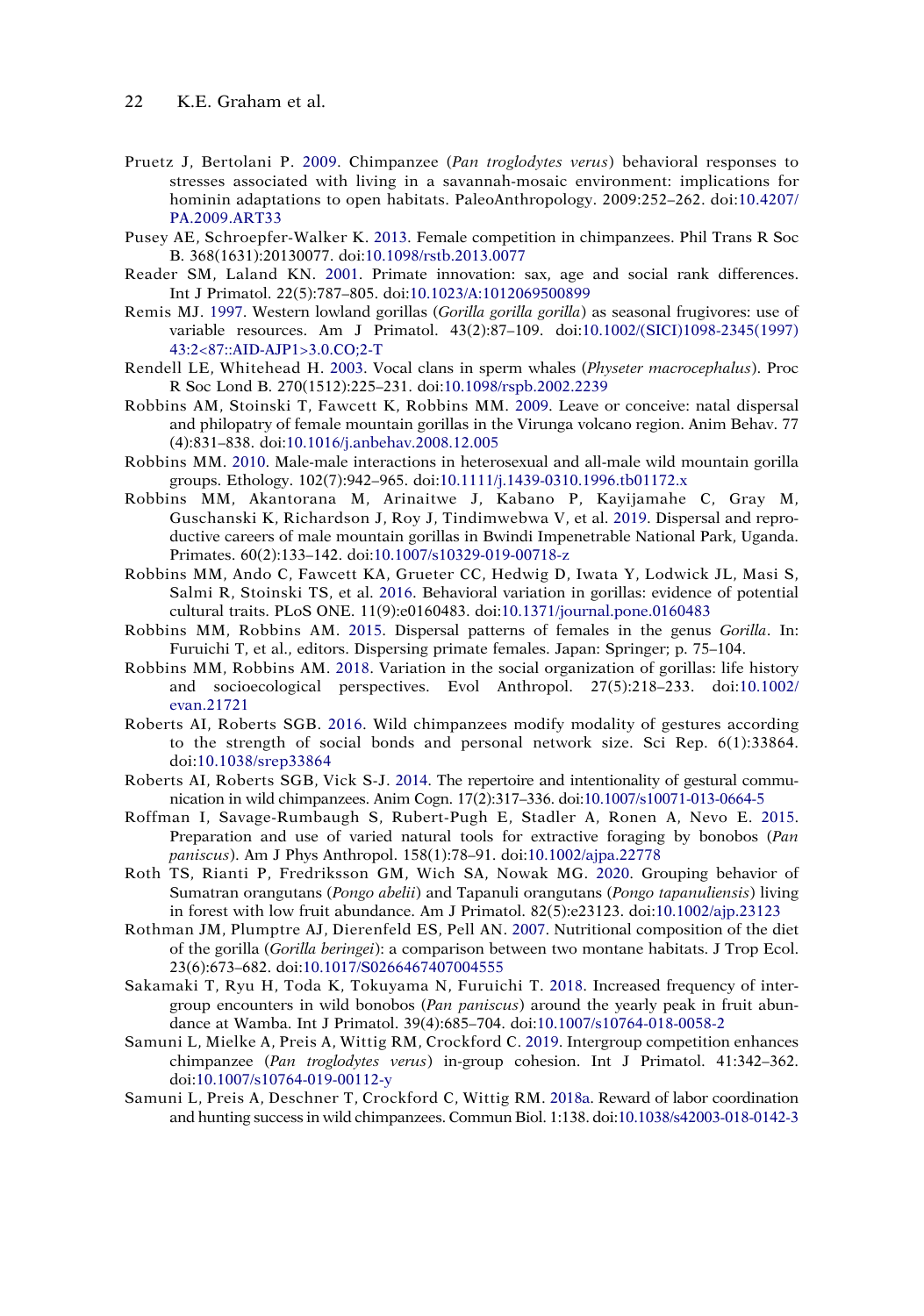- <span id="page-23-8"></span>Samuni L, Preis A, Mielke A, Deschner T, Wittig RM, Crockford C. [2018b.](#page-6-1) Social bonds facilitate cooperative resource sharing in wild chimpanzees. Proc R Soc Lond B. 1888:20181643.
- <span id="page-23-16"></span>Samuni L, Wegdell F, Surbeck M. [2020](#page-11-12). Behavioural diversity of bonobo prey preference as a potential cultural trait. eLife. 9:e59191. doi:[10.7554/eLife.59191](https://doi.org/10.7554/eLife.59191)
- <span id="page-23-9"></span>Sandel AA, Reddy RB. [2021](#page-6-0). Sociosexual behaviour in wild chimpanzees occurs in variable contexts and is frequent between same-sex partners. Behaviour. 158(3–4):249–276. doi:[10.1163/1568539X-bja10062](https://doi.org/10.1163/1568539X-bja10062)
- <span id="page-23-5"></span>Sanz CM, Morgan DB. [2010.](#page-5-3) The complexity of chimpanzee tool-use behaviors. In: Lonsdorf EV, et al., editors. The mind of the chimpanzee. Chicago (IL): University of Chicago Press; p. 127–140.
- <span id="page-23-12"></span>Schneider C, Call J, Liebal K. [2012a](#page-8-8). Onset and early use of gestural communication in non-human great apes: onset of gestural communication. Am J Primatol. 74(2):102–113. doi:[10.1002/ajp.21011](https://doi.org/10.1002/ajp.21011)
- <span id="page-23-13"></span>Schneider C, Call J, Liebal K. [2012b](#page-8-9). What role do mothers play in the gestural acquisition of bonobos (*Pan paniscus*) and chimpanzees (*Pan troglodytes*)? Int J Primatol. 33(1):246–262. doi:[10.1007/s10764-011-9570-3](https://doi.org/10.1007/s10764-011-9570-3)
- <span id="page-23-18"></span>Schofield D, Nagrani A, Zisserman A, Hayashi M, Matsuzawa T, Biro D, Carvalho S. [2019](#page-14-9). Chimpanzee face recognition from videos in the wild using deep learning. Sci Adv. 5(9): eaaw0736. doi:[10.1126/sciadv.aaw0736](https://doi.org/10.1126/sciadv.aaw0736)
- <span id="page-23-15"></span>Schuppli C, Meulman EJM, Forss SIF, Aprilinayati F, van Noordwijk M, Van Shaick CP. [2016](#page-11-2). Observational social learning and socially induced practice of routine skills in immature wild orang-utans. Anim Behav. 119:87–98. doi:[10.1016/j.anbehav.2016.06.014](https://doi.org/10.1016/j.anbehav.2016.06.014)
- <span id="page-23-4"></span>Serckx A, Kühle HS, Beudels-Jamar CB, Poncin P, Bastin J-F, Huynen M-C. [2015](#page-4-10). Feeding ecology of bonobos living in forest-savannah mosaics: diet seasonal variation and importance of fallback foods. Am J Primatol. 77:948–962. doi:[10.1002/ajp.22425](https://doi.org/10.1002/ajp.22425)
- <span id="page-23-0"></span>Seyfarth RM, Cheney DL. [2017](#page-2-3). The origin of meaning in animal signals. Anim Behav. 124:339–346. doi:[10.1016/j.anbehav.2016.05.020](https://doi.org/10.1016/j.anbehav.2016.05.020)
- <span id="page-23-1"></span>Shultz S, Dunbar RIM. [2007](#page-3-7). The evolution of the social brain: anthropoid primates contrast with other vertebrates. Proc R Soc Lond B. 274(1624):2429–2436. doi:[10.1098/rspb.2007.0693](https://doi.org/10.1098/rspb.2007.0693)
- <span id="page-23-2"></span>Shultz S, Opie C, Atkinson QD. [2011](#page-3-8). Stepwise evolution of stable sociality in primates. Nature. 479(7372):219–222. doi:[10.1038/nature10601](https://doi.org/10.1038/nature10601)
- <span id="page-23-6"></span>Sicotte P. [1994](#page-5-9). Effect of male competition on male-female relationships in bi-male groups of mountain gorillas. Ethology. 97(1–2):47–64. doi:[10.1111/j.1439-0310.1994.tb01028.x](https://doi.org/10.1111/j.1439-0310.1994.tb01028.x)
- <span id="page-23-3"></span>Singleton I, van Schaik CP. [2002.](#page-3-9) The social organisation of a population of Sumatran orang-utans. Folia Primatol. 73(1):1–20. doi:[10.1159/000060415](https://doi.org/10.1159/000060415)
- <span id="page-23-17"></span>So WC. [2010](#page-12-9). Cross-cultural transfer in gesture frequency in Chinese–English bilinguals. Lang Cogn Process. 25(10):1335–1353. doi:[10.1080/01690961003694268](https://doi.org/10.1080/01690961003694268)
- <span id="page-23-14"></span>Spinozzi G, Natale F. [1989.](#page-8-10) Early sensorimotor development in gorilla. In: Antinucci F, editor. Cognitive structure and development in nonhuman primates (Comparative cognition and neuroscience). Hillsdale (NJ): Lawrence Erlbaum Associates, Inc.; p. 21–38.
- <span id="page-23-11"></span>Stanton MA, Lonsdorf EV, Murray CM, Pusey AE. [2020](#page-8-11). Consequences of maternal loss before and after weaning in male and female wild chimpanzees. Behav Ecol Sociobiol. 74(2):22. doi:[10.1007/s00265-020-2804-7](https://doi.org/10.1007/s00265-020-2804-7)
- <span id="page-23-7"></span>Stoinski TS, Rosenbaum S, Ngaboyamahina T, Vecellio V, Ndagijimana F, Fawcett K. [2009](#page-5-10). Patterns of male reproductive behaviour in multi-male groups of mountain gorillas: examining theories of reproductive skew. Behaviour. 146(9):1193–1215. doi:[10.1163/156853909X419992](https://doi.org/10.1163/156853909X419992)
- <span id="page-23-10"></span>Surbeck M, Girard-Buttoz C, Boesch C, Crockford C, Fruth B, Hohmann G, Langergraber KE, Zuberbühler K, Wittig RM, Mundry R. [2017a](#page-6-12). Sex-specific association patterns in bonobos and chimpanzees reflect species differences in cooperation. R Soc Open Sci. 4(5):161081. doi:[10.1098/rsos.161081](https://doi.org/10.1098/rsos.161081)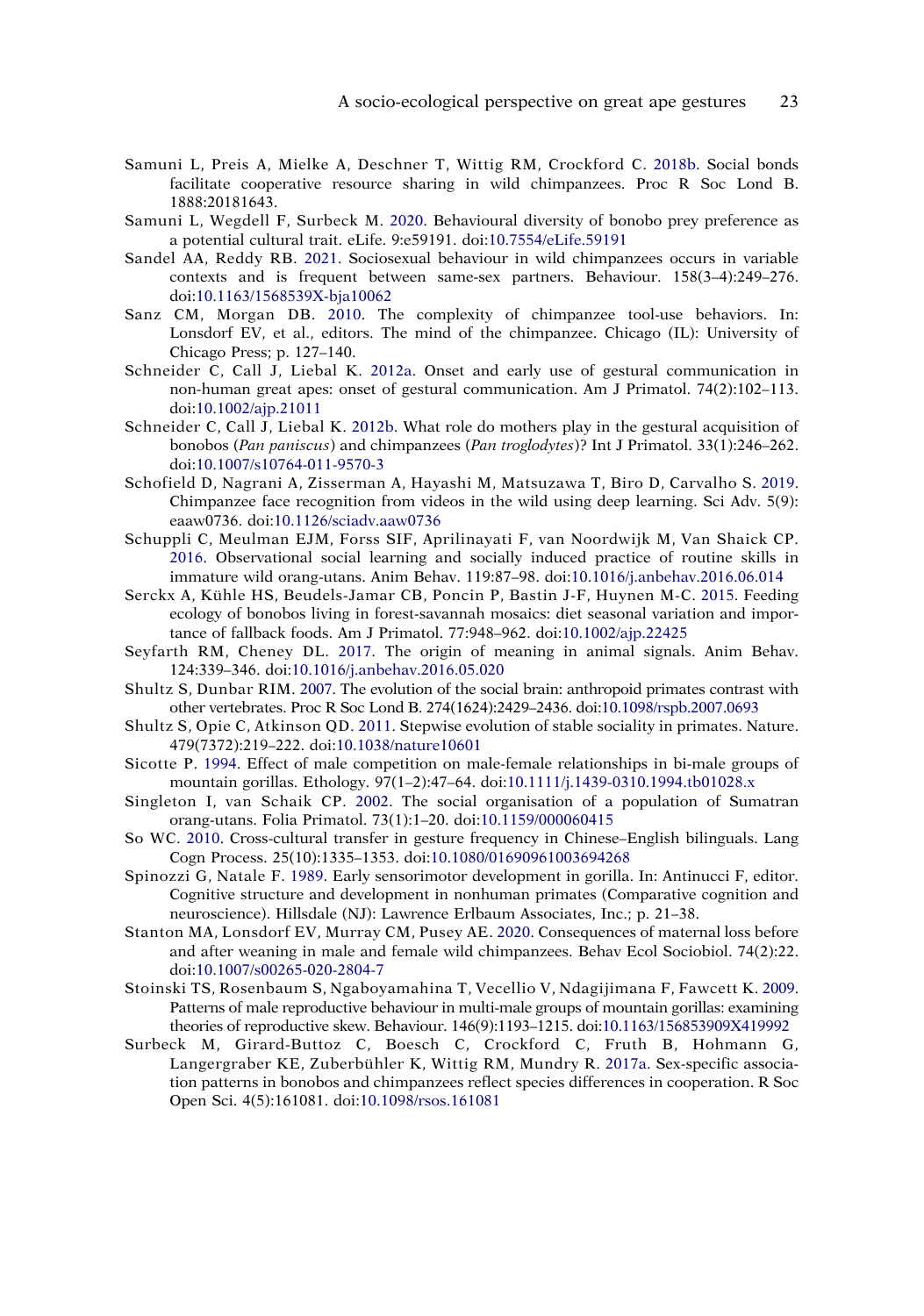- <span id="page-24-12"></span>Surbeck M, Langergraber KE, Fruth B, Vigilant L, Hohmann G. [2017b.](#page-10-10) Male reproductive skew is higher in bonobos than chimpanzees. Curr Biol. 27(13):R640–R641. doi:[10.1016/j.](https://doi.org/10.1016/j.cub.2017.05.039)  [cub.2017.05.039](https://doi.org/10.1016/j.cub.2017.05.039)
- <span id="page-24-9"></span>Surbeck M, Mundry R, Hohmann G. [2011.](#page-6-12) Mothers matter! Maternal support, dominance status and mating success in male bonobos (*Pan paniscus*). Proc R Soc Lond B. 278 (1705):590–598. doi:[10.1098/rspb.2010.1572](https://doi.org/10.1098/rspb.2010.1572)
- <span id="page-24-13"></span>Taglialatela JP, Milne SC, Evans RE. [2018.](#page-10-5) A comparison of the socio-communicative behavior in chimpanzees and bonobos. In: Di Paolo LD, et al., editors. Evolution of primate social cognition. Interdisciplinary Evolution Research. Vol. 5. Cham (Switzerland): Springer; p. 79–93. doi:[10.1007/978-3-319-93776-2\\_6](https://doi.org/10.1007/978-3-319-93776-2_6)
- <span id="page-24-15"></span>Tanner JE, Byrne RW. [1996.](#page-13-6) Representation of action through iconic gesture in a captive lowland gorilla. Curr Anthropol. 37(1):162–173. doi:[10.1086/204484](https://doi.org/10.1086/204484)
- <span id="page-24-5"></span>Thorpe SKS, Crompton RH. [2006.](#page-4-11) Orangutan positional behavior and the nature of arboreal locomotion in Hominoidea. Am J Phys Anthropol. 131(3):384–401. doi:[10.1002/ajpa.20422](https://doi.org/10.1002/ajpa.20422)
- <span id="page-24-8"></span>Tokuyama N, Furuichi T. [2016.](#page-6-13) Do friends help each other? Patterns of female coalition formation in wild bonobos at Wamba. Anim Behav. 119:27–35. doi:[10.1016/j.](https://doi.org/10.1016/j.anbehav.2016.06.021)  [anbehav.2016.06.021](https://doi.org/10.1016/j.anbehav.2016.06.021)
- <span id="page-24-2"></span>Tomasello M, Call J, Nagell K, Olguin R, Carpenter M. [1994.](#page-2-4) The learning and use of gestural signals by young chimpanzees: a trans-generational study. Primates. 35(2):137–154. doi:[10.1007/BF02382050](https://doi.org/10.1007/BF02382050)
- <span id="page-24-3"></span>Tomasello M, Call J, Warren J, Frost GT, Carpenter M, Nagell K. [1997](#page-2-4). The ontogeny of chimpanzee gestural signals: a comparison across groups and generations. EOC. 1 (2):223–259. doi:[10.1075/eoc.1.2.04tom](https://doi.org/10.1075/eoc.1.2.04tom)
- <span id="page-24-0"></span>Tomasello M, George BL, Kruger AC, Jeffrey M, Evans A. [1985](#page-2-4). The development of gestural communication in young chimpanzees. J Hum Evol. 14(2):175–186. doi:[10.1016/S0047-](https://doi.org/10.1016/S0047-2484(85)80005-1) [2484\(85\)80005-1](https://doi.org/10.1016/S0047-2484(85)80005-1)
- <span id="page-24-1"></span>Tomasello M, Gust D, Frost GT. [1989.](#page-2-4) A longitudinal investigation of gestural communication in young chimpanzees. Primates. 30(1):35–50. doi:[10.1007/BF02381209](https://doi.org/10.1007/BF02381209)
- <span id="page-24-10"></span>Tutin CEG. [1996.](#page-6-7) Ranging and social structure of lowland gorillas in the Lopé Reserve, Gabon. In: McGrew WC, et al., editors. Great ape societies. Cambridge (UK): Cambridge University Press; p. 58–70.
- <span id="page-24-11"></span>van Leeuwen EJC, Mulenga IC, Chidester DL. [2014.](#page-8-11) Early social deprivation negatively affects social skill acquisition in chimpanzees (*Pan troglodytes*). Anim Cogn. 17(2):407–414. doi:[10.1007/s10071-013-0672-5](https://doi.org/10.1007/s10071-013-0672-5)
- <span id="page-24-4"></span>van Noordwijk MA, Sauren SE, Abulani A, Morrogh-Bernard HC, Utami Atmoko SS. [2009](#page-3-10). Development of Independence: Sumatran and Bornean orangutans compared. In: Wich SA, et al., editors. Orangutans: geographic variation in behavioral ecology and conservation. Oxford (UK): Oxford University Press; p. 189–203.
- <span id="page-24-7"></span>van Schaik CP, Ancrenaz M, Borgen G, Galdikas B, Knott CD, Singleton I, Suzuki A, Utami SS, Merrill M. [2003.](#page-5-11) Orangutan cultures and the evolution of material culture. Sci New Ser. 299(5603):102–105.
- <span id="page-24-6"></span>van Schaik CP, Ancrenaz M, Djojoasmoro R, Knott CD, Morrogh-Bernard HC, Nuzuar OK, Atmoko SSU, Van Noordwijk MA. [2009](#page-4-12). Orangutan cultures revisited. In: Wich SA, et al., editors. Orangutans: geographic variation in behavioral ecology and conservation. Oxford (UK): Oxford University Press; p. 299–309.
- <span id="page-24-16"></span>Voelkl B, Altman NS, Forsman A, Forstmeier W, Gurevitch J, Jaric I, Karp NA, Kas MJ, Schielzeth H, Van De Casteele T. [2020.](#page-14-6) Reproducibility of animal research in light of biological variation. Nat Rev Neurosci. 21(7):384–393. doi:[10.1038/s41583-020-0313-3](https://doi.org/10.1038/s41583-020-0313-3)
- <span id="page-24-14"></span>Walker KK, Pusey AE. [2020.](#page-13-7) Inbreeding risk and maternal support have opposite effects on female chimpanzee dispersal. Curr Biol. 30(2):R62–R63. doi:[10.1016/j.cub.2019.11.081](https://doi.org/10.1016/j.cub.2019.11.081)
- <span id="page-24-17"></span>Webster MM, Rutz C. [2020](#page-14-6). How STRANGE are your study animals? Nature. 582:337–340. doi:[10.1038/d41586-020-01751-5](https://doi.org/10.1038/d41586-020-01751-5)